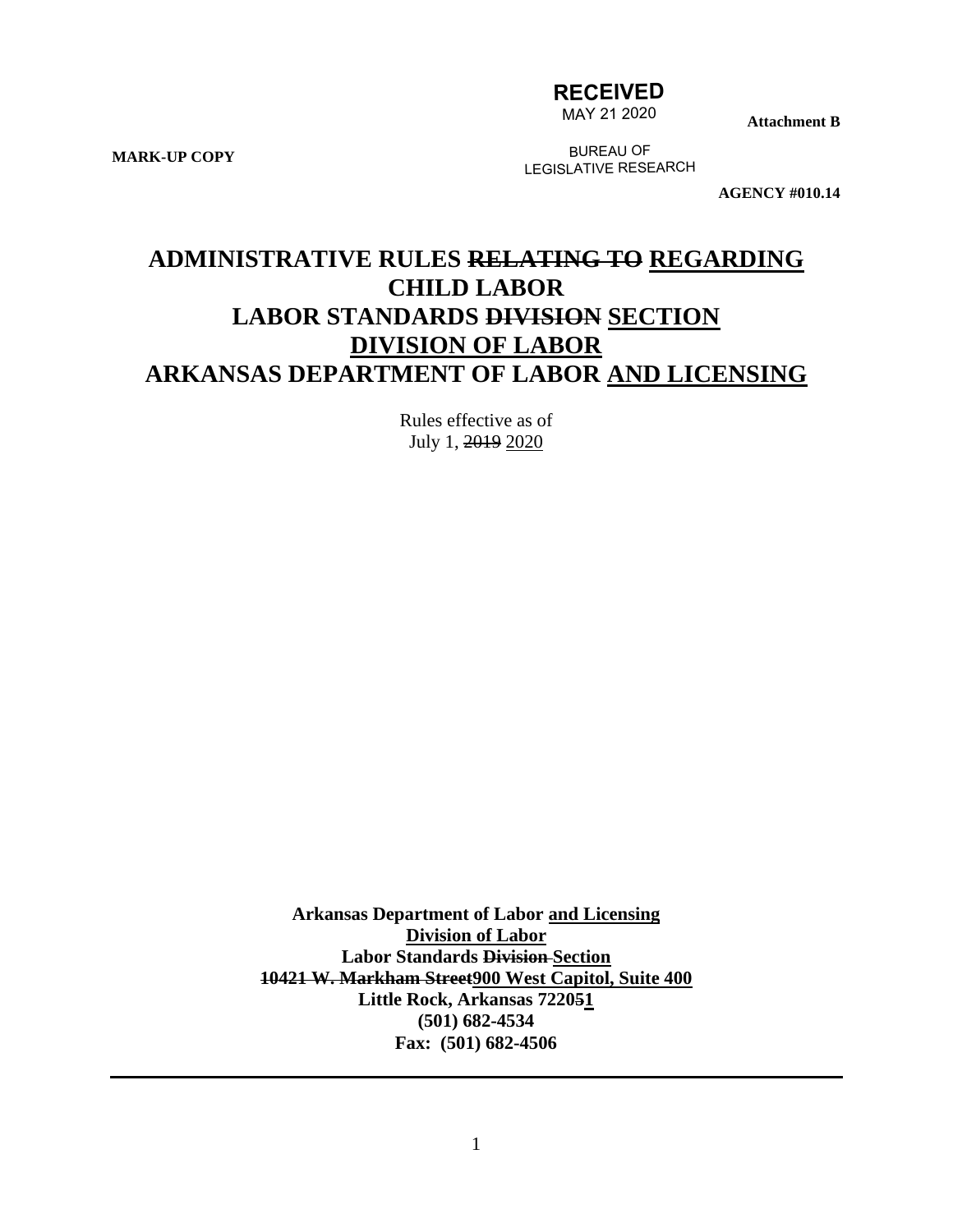## **ADMINISTRATIVE RULES RELATING TO REGARDING CHILD LABOR LABOR STANDARDS DIVISION SECTION DIVISION OF LABOR ARKANSAS DEPARTMENT OF LABOR AND LICENSING**

## **CONTENTS**

Rules effective as of January 1, 2019 2020

| <b>Rule Number</b> | <b>Title</b>                                                                      | <b>Page Number</b> |
|--------------------|-----------------------------------------------------------------------------------|--------------------|
|                    | <b>GENERAL</b>                                                                    |                    |
| 010.14-300         | Definitions                                                                       | 4                  |
| 010.14-301         | Minimum Age Standards                                                             | 4                  |
|                    | <b>EMPLOYMENT CERTIFICATES</b>                                                    |                    |
| 010.14-302         | General                                                                           | 6                  |
| 010.14-303         | <b>Application for Employment Certificate</b>                                     | 6                  |
| 010.14-304         | Review, Issuance and Maintenance of Certificates                                  | $\overline{7}$     |
| 010.14-305         | Revocation                                                                        | $\overline{7}$     |
|                    | <b>HAZARDOUS OCCUPATIONS</b>                                                      |                    |
| 010.14-306         | Occupations                                                                       | 8                  |
| 010.14-307         | Occupations in Retail, Food Service and Gasoline<br><b>Service Establishments</b> | 10                 |
| 010.14-308         | Occupations in Agriculture                                                        | 11                 |
| 010.14-309         | Work Experience and Career Exploration Programs                                   | 16                 |
| 010.14-310         | <b>Administrative Responsibility</b>                                              | 17                 |
|                    | THE ENTERTAINMENT INDUSTRY                                                        |                    |
| 010.14-311         | Definitions                                                                       | 18                 |
| 010.14-312         | <b>Entertainment Work Permit</b>                                                  | 18                 |
| 010.14-313         | <b>Hours and Rest Time</b>                                                        | 20                 |
| 010.14-314         | Insurance                                                                         | 21                 |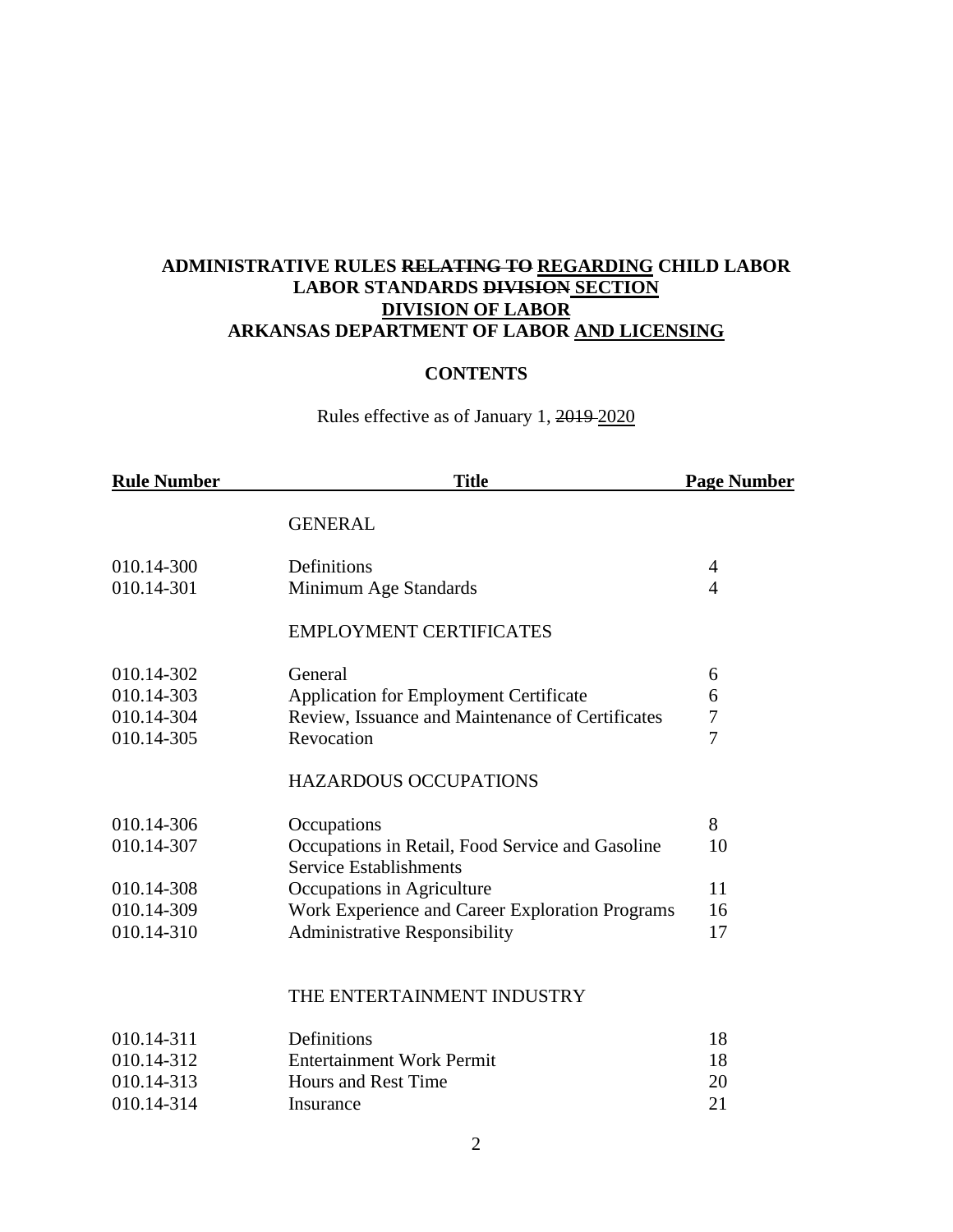| 010.14-315 | Safety and Supervision            | 22 |
|------------|-----------------------------------|----|
| 010.14-316 | Schooling                         | 23 |
|            |                                   |    |
|            | <b>HOURS OF EMPLOYMENT</b>        |    |
|            |                                   |    |
| 010.14-317 | Children Under Sixteen (16)       | 23 |
| 010.14-318 | Children Under Seventeen (17)     | 23 |
|            |                                   |    |
|            | <b>RECORDKEEPING</b>              |    |
|            |                                   |    |
| 010.14-319 | Records to be Maintained          | 24 |
| 010.14-320 | <b>Record Accessibility</b>       | 25 |
| 010.14-321 | <b>Record Retention</b>           | 25 |
|            | <b>CIVIL MONEY PENALTIES</b>      |    |
|            |                                   |    |
| 010.14-322 | <b>Civil Penalties</b>            | 25 |
| 010.14-323 | <b>Civil Penalty Assessment</b>   | 26 |
| 010.14-324 | Contesting a Civil Penalty        | 26 |
|            |                                   |    |
| 010.14-325 | <b>Effective Date and History</b> | 27 |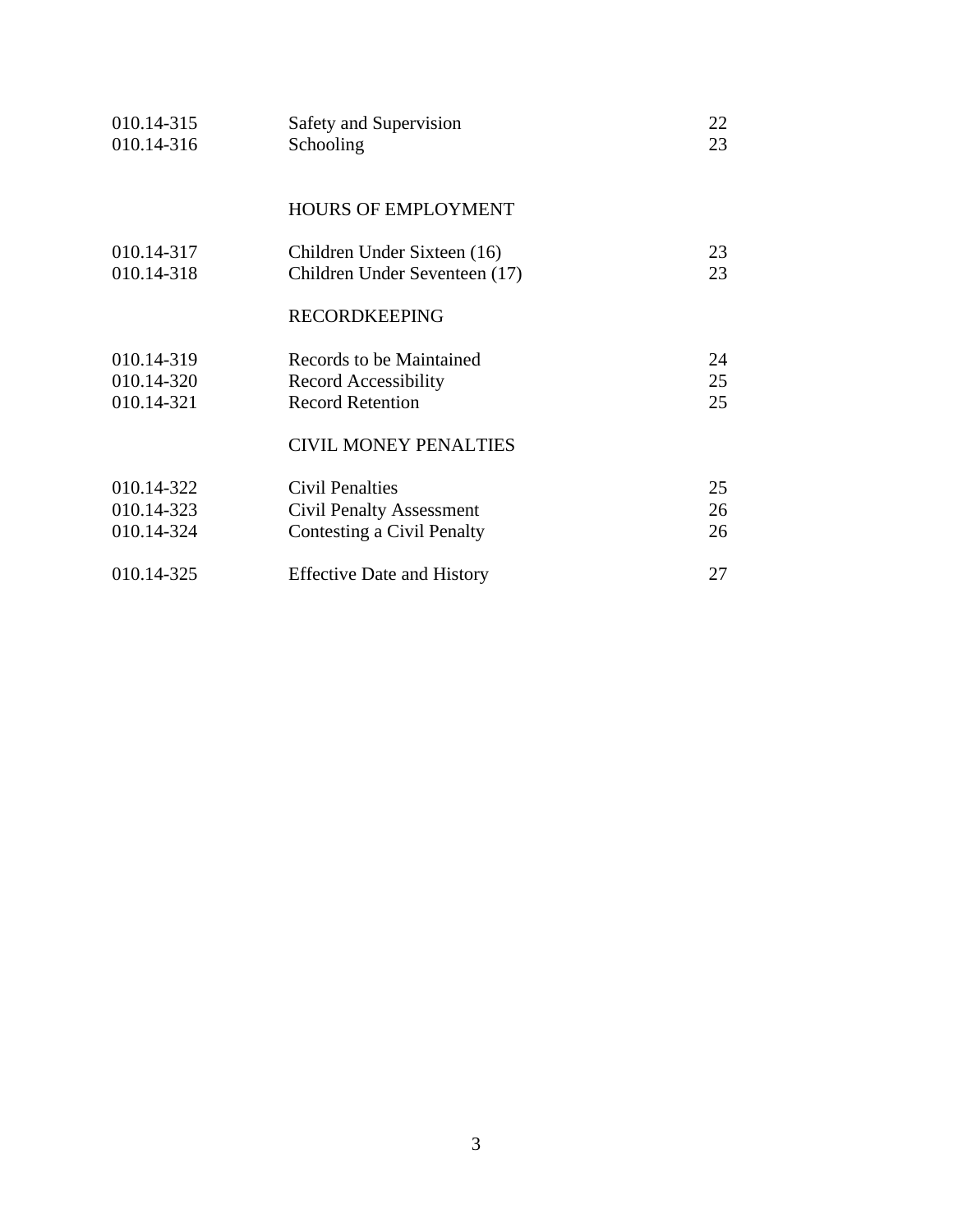#### **010.14-300 Child Labor Administrative Rules**

## **GENERAL**

#### **010.14-300 Definitions**

1. "Child" or "children" means any person under the age of seventeen (17) years, unless more narrowly defined within the context of a specific rule.

2. "Department" means the Arkansas Department of Labor and Licensing.

3. "Director" means the Director of the Division of Labor, Arkansas Department of Labor and Licensing.

4. "Division" means the Labor Standards Division of Labor of the Arkansas Department of Labor and Licensing.

5. "Employ" includes to suffer or permit to work.

6. "FLSA" means the federal Fair Labor Standards Act, 29 U.S.C. §§ 201 et seq.

7. "Non-School Days" means days that school is not in session in the district where a child resides.

8. "Remunerative Occupation" means any occupation in which compensation for services is made, anticipated, or required by contract or by the FLSA or Ark. Code Ann. §§ 11-4- 201 et seq.

9. "School Vacation" means any period, other than a weekend, in which school is not in session in the district where a child resides. This includes summer break, Christmas break, and spring break.

10. "Section" means the Labor Standards Section, Division of Labor, Department of Labor and Licensing.

#### **010.14-301 Minimum Age Standards**

(a) No child sixteen (16) years of age shall be subject to these rules if:

(1) The child is a graduate of any high school, vocational school or technical school;

or

(2) The child is married or is a parent.

(b) No child under the age of fourteen (14) years shall be employed or permitted to work in any remunerative occupation, except as follows:

(1) During school vacation, children under fourteen (14) years may be employed by their parents or guardians in occupations owned or controlled by them;

(2)(A) A child under the age of fourteen (14) years may be employed or may enter into contracts upon written approval of the parent or guardian of the minor to buy, sell, and deliver and to collect for newspapers during the school term or during vacation, if the child is attending school, as required by law, and does not engage in the employment or activity except at times when his presence is not required at school.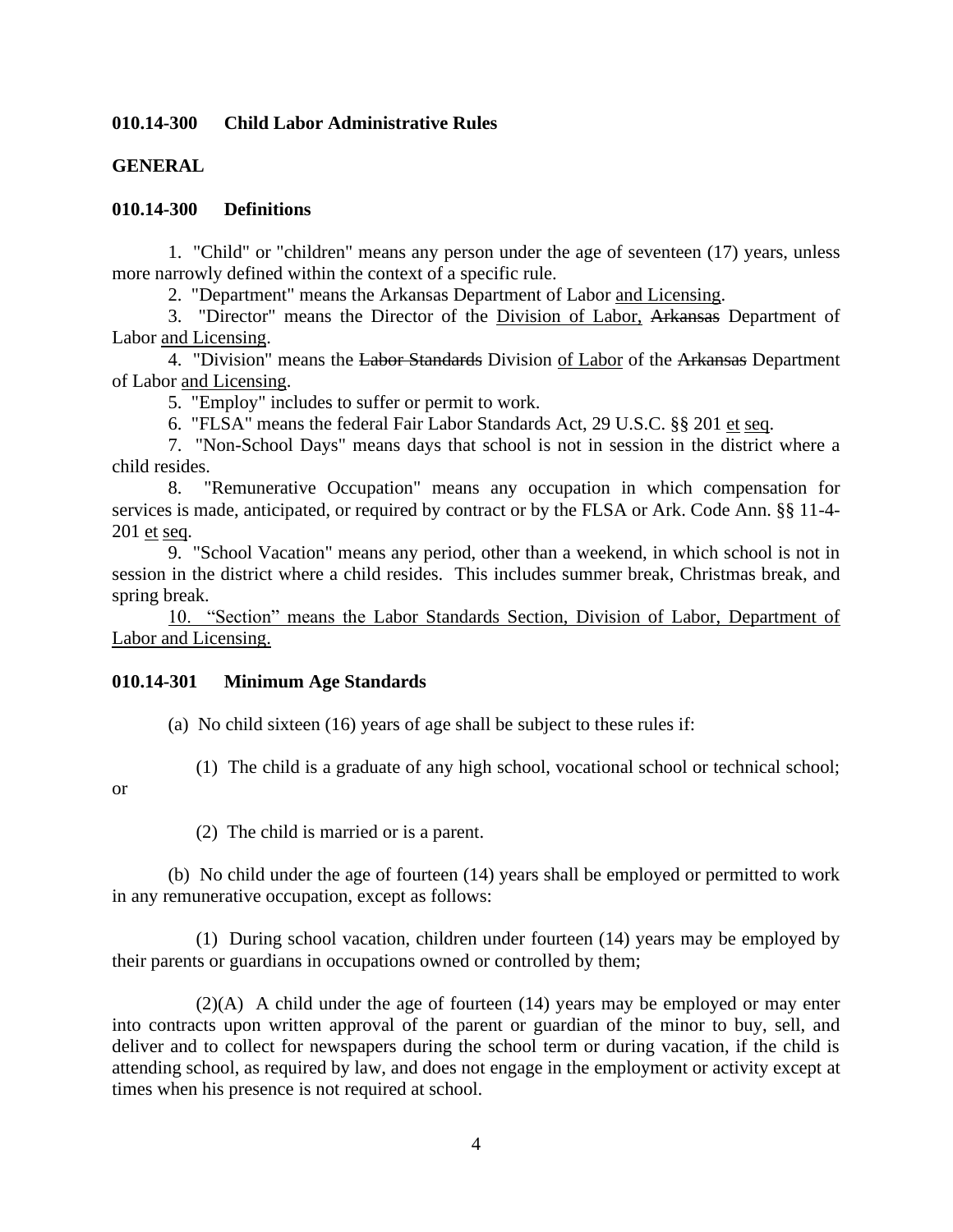(B) The provisions of Rule  $010.14$ -301(a)(2)(A) shall be applicable only where the provision is made by the employer or newspaper company contractor to provide insurance or indemnity for injury to or death of the minor arising out of bodily injury caused by an accident when the accident hazard arises while the minor is on the business of the employer or performing the activities set out in the contract.

(C) The schedule of benefits under this program of insurance or indemnity shall provide at least ten thousand dollars (\$10,000) for accidental death of the minor, and the sum shall be reasonably and equitably prorated for dismemberment of the minor. The insurance of indemnity shall further provide blanket medical coverage for all hospital and medical expenses up to five thousand dollars (\$5,000) resulting from an accident. This hospital and medical expense protection shall be excess insurance coverage or indemnity over and above any other collectable insurance.

 $(3)(A)$  A child under the age of fourteen  $(14)$  years may be employed or may enter into contracts, upon written approval of the parent or guardian of the minor, to serve as and perform the duties of a "batboy" or "batgirl", for a professional baseball club, during the school term, or during vacation, if the child is attending school, as required by law, and does not engage in the employment or activity except at times when his presence is not required at school.

(B) The provisions of  $010.14-301(a)(3)(A)$  shall be applicable only where the provision is made by the employer or professional baseball club to provide insurance or indemnity for injury to or death of the minor arising out of bodily injury caused by an accident when the accident hazard arises while the minor is on the business of the employer or performing the activities set out in the contract.

(C) No child shall be employed or permitted to work pursuant to the provisions of Rule  $010.14$ -301(a)(3)(A) for more than ten (10) hours in any day or after 11:00 p.m. on nights preceding school days or after 1:00 a.m. on nights preceding non-school days.

(4) A child under the age of fourteen (14) years may be employed in the entertainment industry provided such employment is in compliance with the provisions of Ark. Code Ann. §§ 11-12-101 through -105 and Rules 010.14-311 through 010.14-316 herein.

(c) No child under the age of sixteen (16) years shall be employed or permitted to work in certain enumerated occupations prohibited by Ark. Code Ann. §§ 11-6-105 and 107 or determined to be hazardous by the Director director. *See* Rules 010.14-306 through 010.14-309 herein.

(d) No child under the age of sixteen (16) years shall be employed or permitted to work without an employment certificate or entertainment work permit issued and maintained pursuant to the provisions of Ark. Code Ann. §§11-6-109, and 11-12-104 and Rules 010.14-302; 010.14- 305 and 010.14-312 herein, except:

(1) A child employed as a newspaper carrier pursuant to Rule 010.14-301 (a)(2); and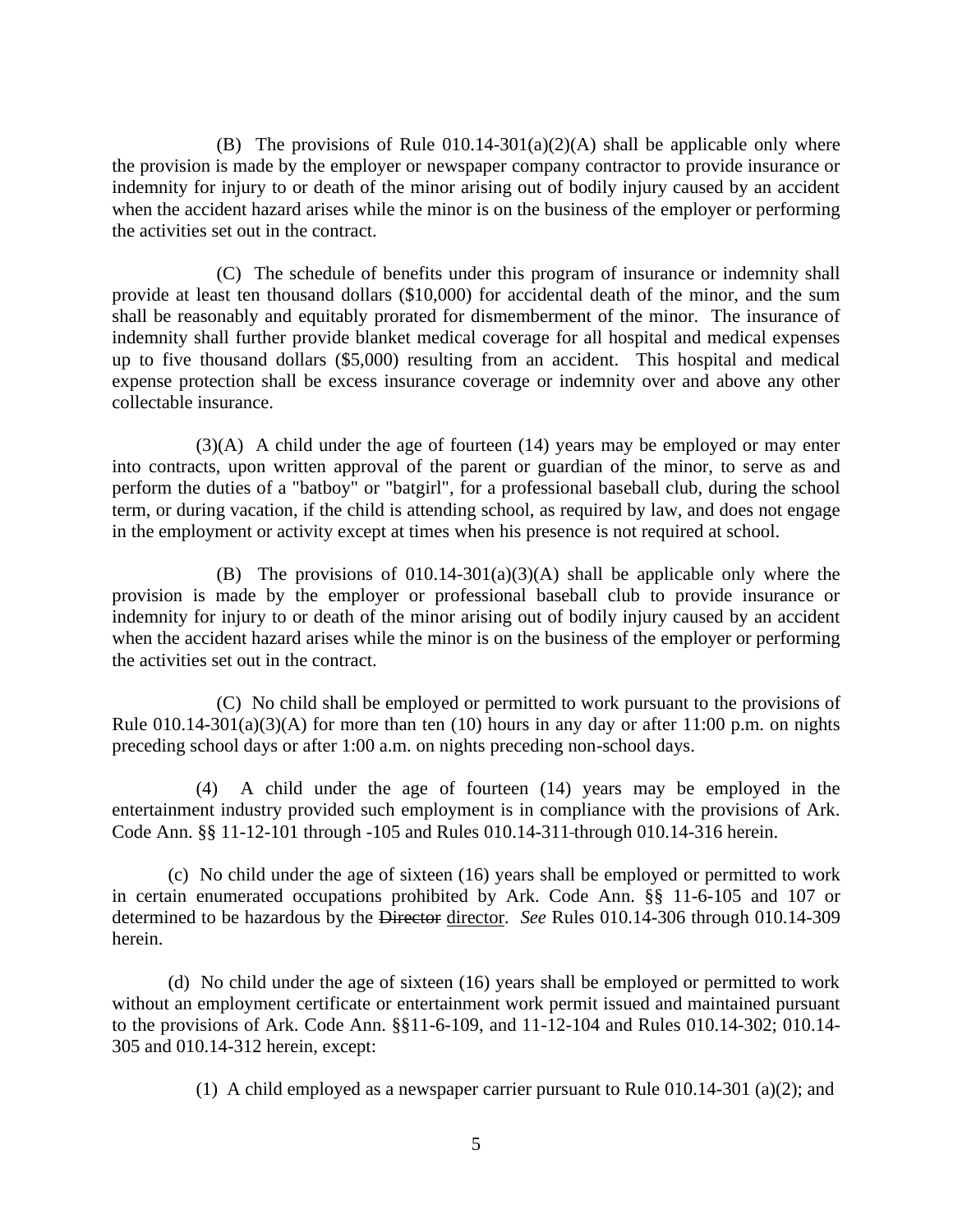(2) A child employed as a "batboy" or "batgirl" pursuant to Rule  $010.14-301(a)(3)$ .

(e) No person under the age of twenty-one (21) years shall operate any taxicab or bus service for hire, or otherwise, in a city of the first class or to drive a bus or taxicab, as an employee, partner, or otherwise, for another. Ark. Code Ann. § 14-57-402. **EMPLOYMENT CERTIFICATES**

#### **010.14-302 General**

(a) No child under sixteen (16) years shall be employed or permitted to work unless the child first obtains an employment certificate issued by the Director director. For children employed in the entertainment industry, see Rules 010.14-311 through 010.14-316 herein.

(b) A child who resides in homes for dependent children may perform domestic activities without being considered an employee. Such activities include personal care, maintenance of living quarters, work around the residence or its farms and other activities normally performed by children when living at home and under direct parental control.

(c) All children employed in interstate commerce or in the production of good for interstate commerce, or employed in any enterprise engaged in interstate commerce or the production of goods for interstate commerce, are subject to the child labor provisions of the federal Fair Labor Standards Act, (FLSA) 29 U.S.C. §§ 201 et seq. Establishments or individuals so covered by the FLSA are subject to all the rules this chapter relating to child labor, including the issuance, maintenance, and revocation of employment certificates.

(d) An employment certificate is valid only for the employer specified on the certificate. A new certificate must be obtained for each new employer. A certificate remains valid for a child who terminates employment but then resumes work at the same place of employment.

(e) The provisions of rules 010.14-302 through 010.14-305 do not apply to children employed or permitted to work as newspaper carriers pursuant to Rule  $010.14$ -301 $(a)(2)$  or as "batboys" or "batgirls" pursuant to Rule  $\overline{010.14\cdot 301(a)(3)}$ .

#### **010.14-303 Application for Employment Certificate**

(a) Application for an employment certificate shall be made on a form provided and approved by the Department division.

(b) The applicant for an employment certificate must provide proof of age by means of one of the following:

(1) A birth certificate;

- (2) Record of Baptism or Confirmation;
- (3) Bible record;
- (4) Passport or Certificate of Arrival in the United States;
- (5) Insurance policy at least one (1) year old;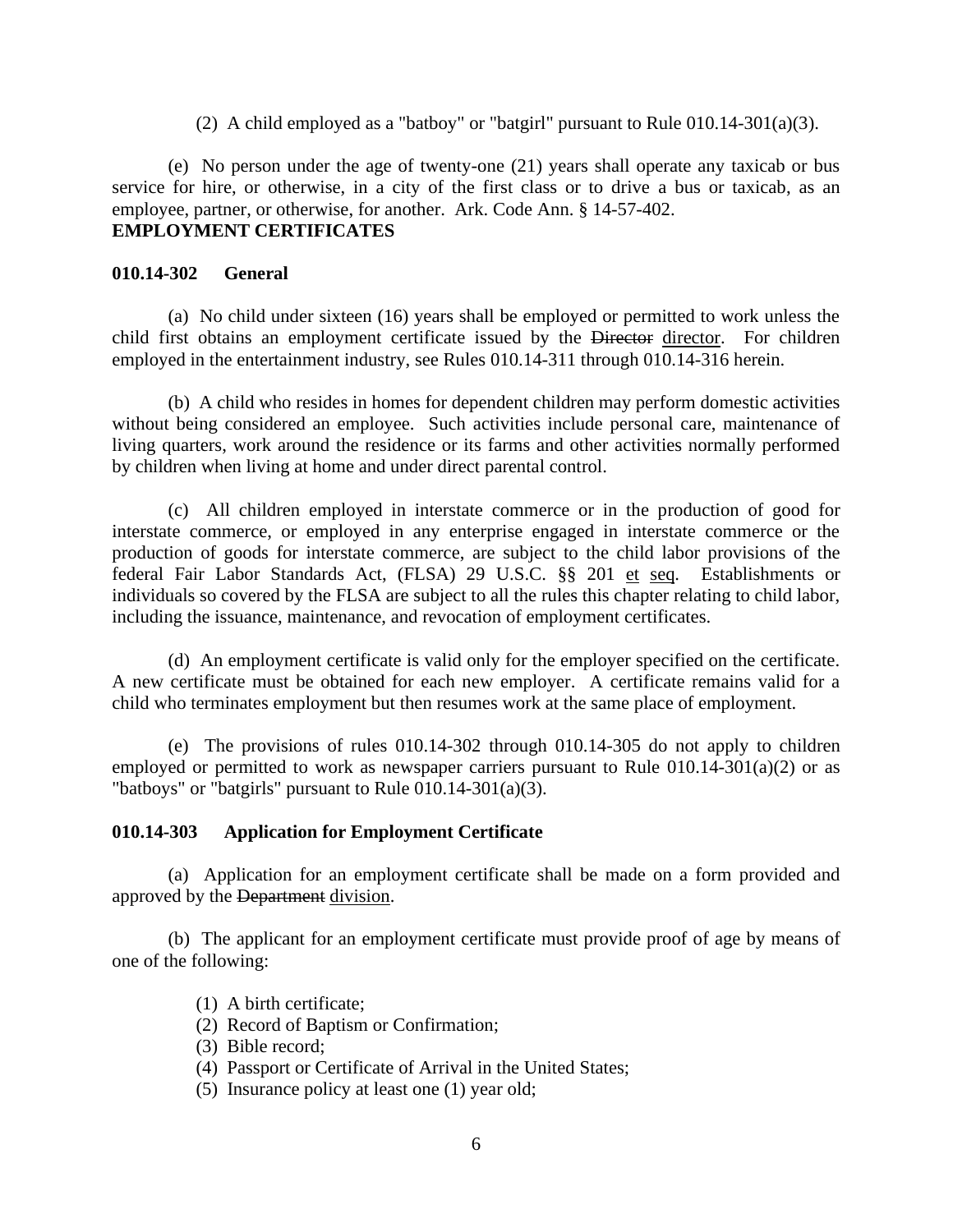- (6) School records; or
- (7) Any state driver's license or learner's permit.

(c) The application for an employment certificate will require submission of the following information:

(1) Child's name, address, telephone number, sex, age and birthdate;

(2) Employer's name, address and telephone number;

(3) A signed statement from the employer verifying the intention to employ, describing the work to be performed, and listing the daily and weekly hours of employment; and

(4) The signature of a parent or guardian consenting to the issuance of the employment certificate.

#### **010.14-304 Review, Issuance and Maintenance of Certificates**

(a) The Labor Standards Division Section shall review each application for an employment certificate and shall refuse to issue a certificate for cause.

(1) No certificate shall be issued where the proposed employment does not comply with all statutory requirements and prohibitions, and all rules promulgated thereunder.

(2) No certificate shall be issued to a youth or an establishment required to comply with or subject to regulation of child labor under the FLSA if the proposed employment will be in violation of the FLSA and all rules promulgated thereunder.

(b) The Labor Standards Division Section shall issue each employment certificate in duplicate. One copy shall be maintained by the Department section for a period of three (3) years. One copy shall be mailed or delivered to the employer.

(c) No employer shall employ a child until the employer has received his copy of the employment certificate. The employer shall maintain the certificate on record where it is readily accessible to the Arkansas Department Division of Labor, the Arkansas Department of Education, and local school officials. The employer shall maintain the certificate on record so long as the child is employed thereunder and for a period of three (3) years after the employment terminates.

(d) If the Labor Standards Division Section refuses to issue or denies an employment certificate, it shall notify the child and employer of the reason(s) for such a refusal in writing. The employer or child may request an administrative hearing on such refusal or denial within fifteen (15) days of receipt of such notice. Procedures for such administrative reviews shall conform to those for hearings in contested cases involving civil money penalties pursuant to Rule 010.14-324.

#### **010.14-305 Revocation**

(a) The Labor Standards Division Section may revoke an employment certificate for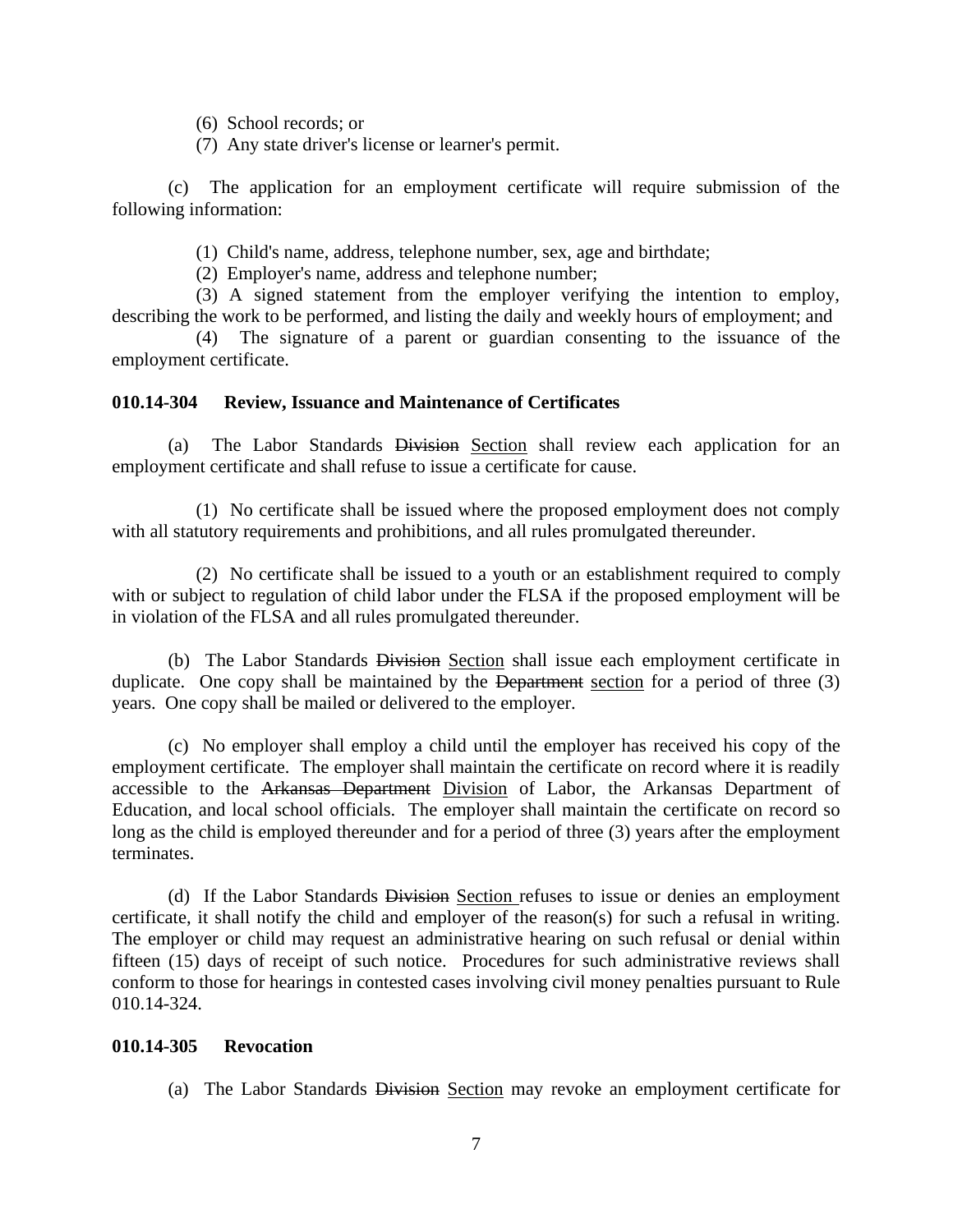cause. The Division section shall notify the child and the employer that the certificate is being revoked and shall specify the reasons for the revocation.

(b) If a certificate is revoked, the employer shall cease to employ the child and return the certificate to the Department division.

(c) The employer or child may obtain an administrative review of the revocation by making a written request for a hearing in the same manner as provided in Rule 010.14-304(d) herein. Even if a request for a hearing is filed, the certificate must be returned and the employment must cease pursuant to paragraph (b) of this Rule.

#### **HAZARDOUS OCCUPATIONS**

#### **010.14-306 Occupations**

(a) Ark. Code Ann. §§ 11-6-105 and 11-6-107 provide that children under sixteen (16) years shall not be employed and shall not be permitted to work in certain enumerated occupations found by the General Assembly to be hazardous, specifically:

- (1) Adjusting any belt to any machinery;
- (2) Sewing or lacing machine belts in any workshop or factory;
- (3) Oiling, wiping, or cleaning machinery or assisting therein;
- (4) Operating or assisting in operating any of the following machines:
	- (A) Circular or band saws;
	- (B) Wood shapers;
	- (C) Wood jointers;
	- (D) Planers;
	- (E) Sandpaper of wood polishing machinery;
	- (F) Wood turning or boring machinery;
	- (G) Picker machines or machines used in picking wool;
	- (H) Carding machines;
	- (I) Job or cylinder printing presses operated by power other than foot power;
	- (J) Boring or drill presses;
	- (K) Stamping machines used in metal or in paper or leather manufacturing;
	- (L) Metal or paper cutting machines;
	- (M) Corner staying machines in paper box factories;
	- (N) Steam boilers;
	- (O) Dough brakes or cracker machinery of any description;
	- (P) Wire or iron straightening or drawing machinery;
	- (Q) Rolling mill machinery;
	- (R) Washing, grinding, or mixing machinery;
	- (S) Laundering machinery;
- (5) In proximity to any hazardous or unguarded belt, machinery, or gearing;
- (6) Upon any railroad, whether steam, electric, or hydraulic; or,

(7) In any saloon, resort, or bar where intoxicating liquor of any kind is sold or dispensed.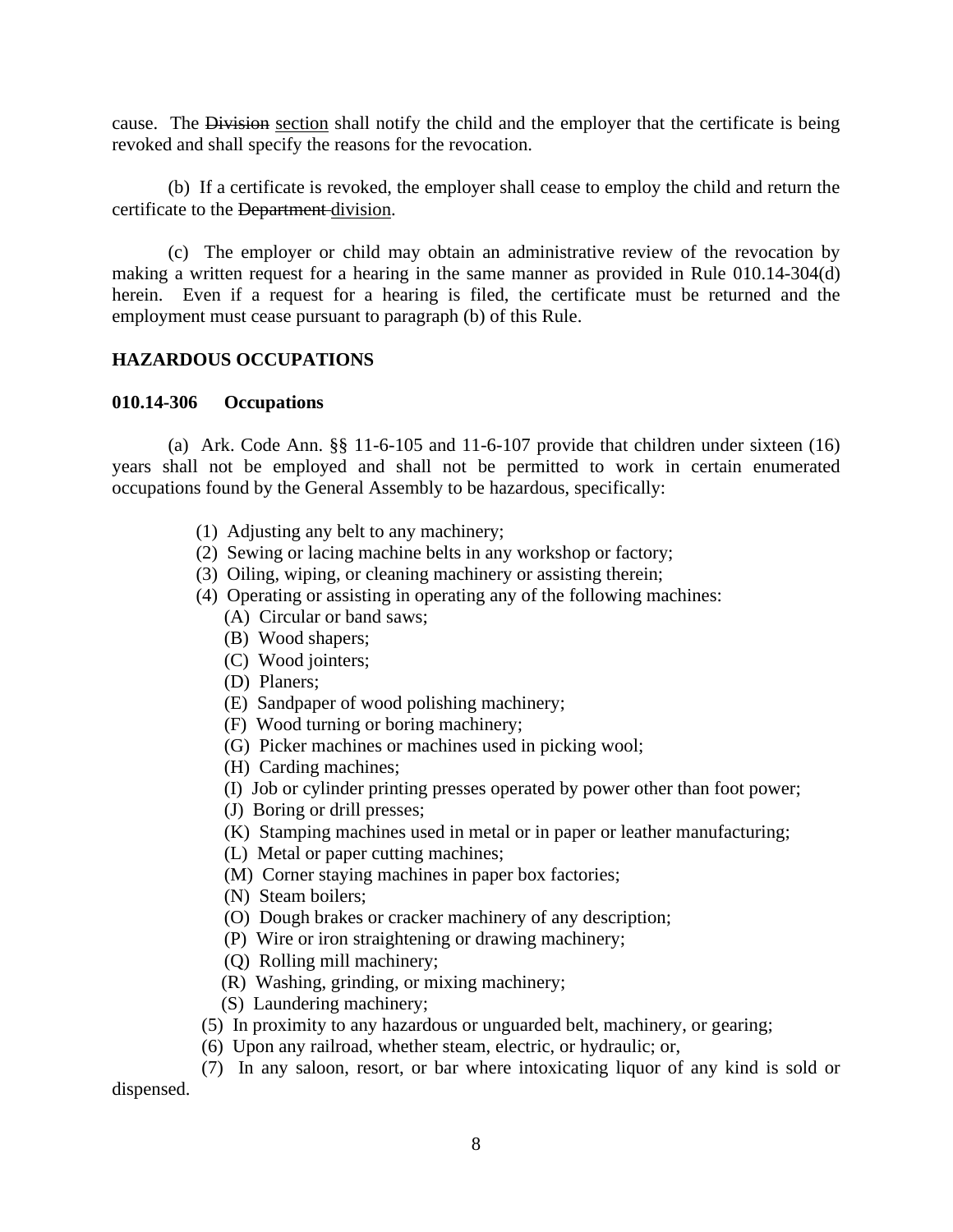(b) The following occupations are determined by the Director director to be sufficiently dangerous to the life or limb or injurious to the health or morals of children under sixteen (16) years to justify their exclusion therefrom:

(1) Manufacturing, mining, or processing occupations, including occupations requiring the performance of any duties in work rooms or workplaces where goods are manufactured, mined, or otherwise processed;

(2) Occupations which involve the operation or tending of hoisting apparatus or of any power-driven machinery other than office machines;

(3) The operation of motor vehicles or service as helpers on such vehicles;

(4) Public messenger service;

(5) Occupations in connection with:

(A) Transportation of persons or property by rail, highway, air, water, pipeline, or other means:

(B) Warehousing and storage;

(C) Communications and public utilities;

(D) Construction (including demolition and repair); except such office (including ticket office) work, or sales work in connection with paragraphs  $(5)(A),(B),(C)$ , and  $(D)$  of this Rule 010.14-306(b), as does not involve the performance of any duties on trains, motor vehicles, aircraft, vessels, or other media of transportation or at the actual site of construction operations;

(6) Occupations in or about plants or establishments manufacturing or storing explosives or articles containing explosive components except where such work is performed in a "nonexplosive area" as defined in Rule  $010.14-306(b)(6)(C)$ .

(A) The term "plant or establishment manufacturing or storing explosives or articles containing explosive component" means the land with all the buildings and other structures thereon used in connection with the manufacturing or processing or storing of explosives or articles containing explosive components.

(B) The terms "explosives" and "articles containing explosive components" means and include ammunition, black powder, blasting caps, fireworks, high explosives, primers, smokeless powder, and all goods classified and defined as explosives by the federal Department of Transportation regulations 49 C.F.R. Parts 171 to 180 as they exist on the effective date of this Rule.

(C) The term "nonexplosive area" shall mean an area which meets all the following criteria: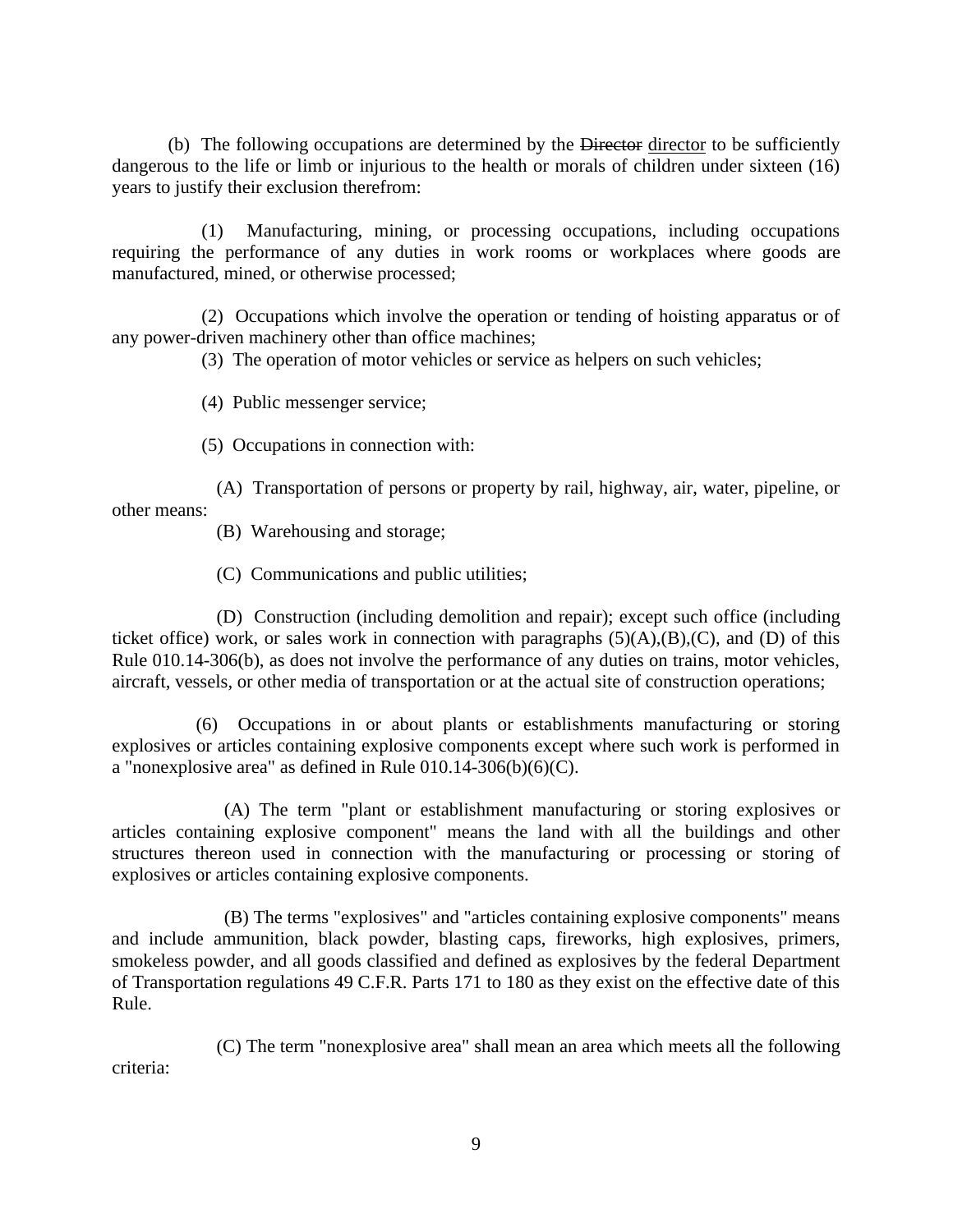(i) None of the work performed in the area involves the handling or use of explosives;

(ii) The area is separated from the explosives area by a distance not less than that prescribed in the American Table of Distances for the protection of inhabited buildings;

(iii) The area is separated from the explosives area by a fence or is otherwise located so that it constitutes a definite designated area; and

(iv) Satisfactory controls have been established to prevent employees under 16 years of age within the area from entering any area in or about the plant which does not meet criteria of  $010.14-306(b)(6)(C)(i)$  through (iv);

(7) Occupations in logging and in the operation of any sawmill, lath mill, shingle mill, or cooperage stock mill; and

(8) Occupations in or about slaughtering and meat packing establishments, or rendering plants and

(9) Occupations in proximity to pin-setting machinery or gearing in bowling alleys.

#### **010.14-307 Occupations in Retail, Food Service, and Gasoline Service Establishments.**

(a) The following occupations are permissible for the employment of children age 14 and 15 years, provided there is compliance with employment certificate requirements (Rule 010.14- 302 through 010.14-305), and hour restrictions (Rule 010.14-317).

(1) Office and clerical work, including the operation of office machines;

(2) Cashiering, selling, modeling, art work, work in advertising departments, window trimming, and comparative shopping;

(3) Price marking and tagging by hand or by machine, assembling orders, packing and shelving;

(4) Bagging and carrying out customers' orders;

(5) Errand and delivery work by foot, bicycle, and public transportation;

(6) Clean up work, including the use of vacuum cleaners and floor waxers, and maintenance of grounds, but not including the use of power-driven mowers, or cutters;

(7) Kitchen work and other work involved in preparing and serving food and beverages, including the operation of machines and devices used in the performance of such work, such as but not limited to dishwashers, toasters, dumbwaiters, popcorn poppers, milk shake blenders, and coffee grinders (*See* Rule 010.14-307(b)(5) for the prohibition on cooking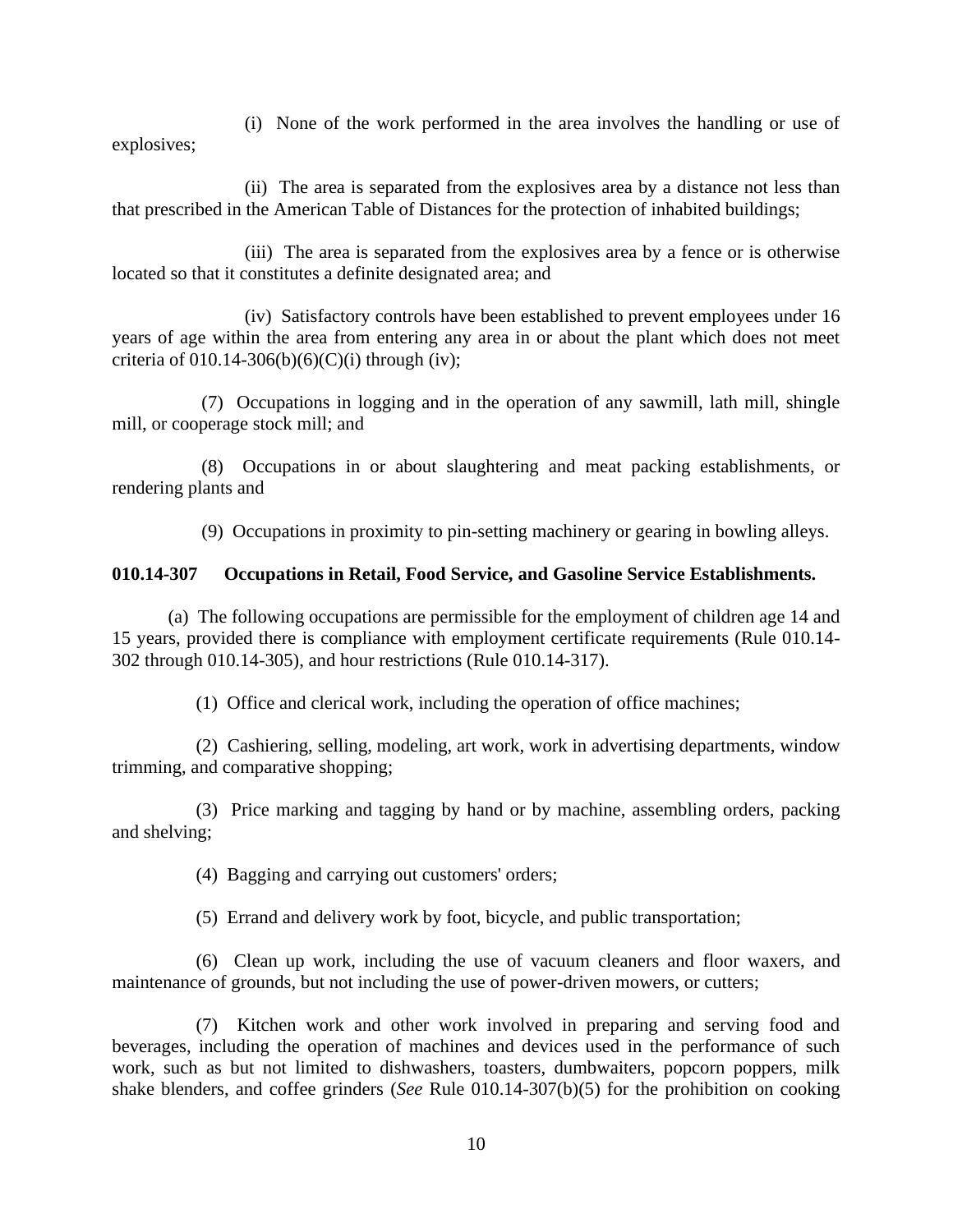and baking);

(8) Work in connection with cars and trucks if confined to the following: Dispensing gasoline and oil; courtesy service; car cleaning, washing and polishing; and other occupations permitted by this Rule 010.14-307(a), but not including work involving the use of pits, racks, or lifting apparatus, or involving the inflation of any tire mounted on a rim equipped with a removable retaining ring.

(9) Cleaning vegetables and fruits, and wrapping, sealing, labeling, weighing, pricing and stocking goods when performed in areas physically separate from those where the work described in paragraph (b)(7) of this Rule is performed;

(b) Paragraph (a) of this Rule shall not be construed to permit the application of this Rule to any of the following occupations in retail, food service, and gasoline service establishments:

(1) All occupations listed in Rule 010.14-306 except occupations involving processing, operation of machines and work in rooms where processing the manufacturing take place which are permitted by paragraph (a) of this Rule;

(2) Work performed in or about boiler or engine rooms;

(3) Work in connection with maintenance or repair of the establishment, machines or equipment;

(4) Outside window washing that involves working from window sills, and all work requiring the use of ladders, scaffolds, or their substitutes;

(5) Cooking (except at soda fountains, lunch counters, snack bars, or cafeteria service counters) and baking;

(6) Occupations which involve operating, setting up, adjusting, cleaning, oiling, or repairing power-driven food slicers and grinders, food choppers, and cutters, and bakery-type mixers;

(7) Work in freezers and meat coolers and all work in the preparation of meats for sale except as described in paragraph (a)(9) of this Rule;

(8) Loading and unloading goods to and from trucks, railroad cars, or conveyors;

(9) All occupations in warehouses except office and clerical work.

(c) This Rule 010.14-307, shall not prohibit the employment of a child below the age of sixteen (16) by his parent or guardian in an occupation owned or controlled by such parent or guardian.

#### **010.14-308 Occupations in Agriculture**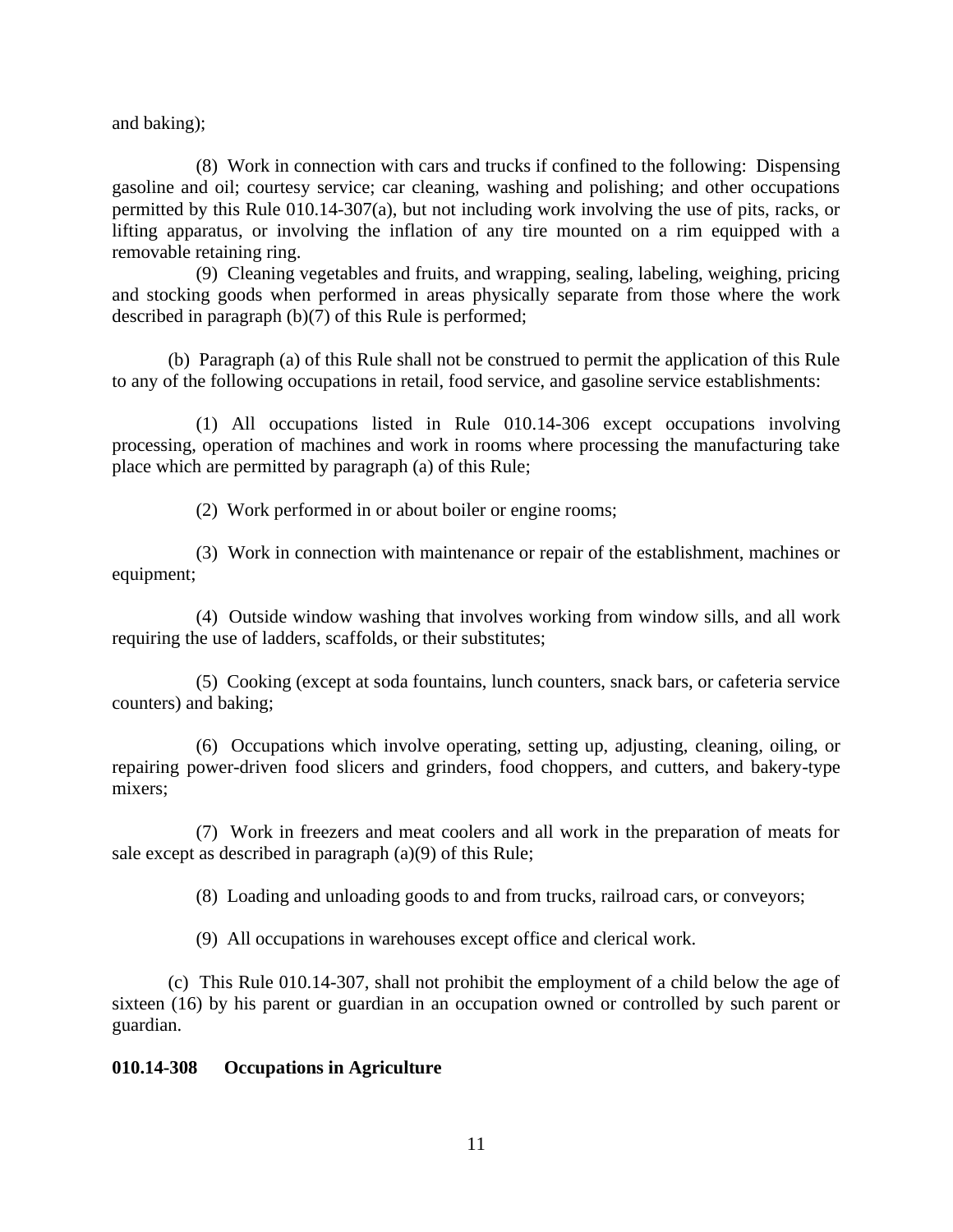(a) The following occupations in agriculture are particularly hazardous for the employment of children below the age of 16:

(1) Operating a tractor of over 20 PTO horsepower, or connecting or disconnecting an implement or any of its parts to or from such a tractor.

(2) Operating or assisting to operate (including starting, stopping, adjusting, feeding, or any other activity involving physical contact associated with the operation) any of the following machines:

(i) Corn picker, cotton picker, grain combine, hay mower, forage harvester, hay baler, potato digger, or mobile pea viner;

(ii) Feed grinder, crop dryer, forage blower, auger conveyor, or the unloading mechanism of a nongravity-type self-unloading wagon or trailer; or

tiller.

(iii) Power post-hole digger, power post driver, or nonwalking type rotary

(3) Operating or assisting to operate (including starting, stopping, adjusting, feeding, or any other activity involving physical contact associated with the operation) any of the following machines:

- (i) Trencher or earthmoving equipment;
- (ii) Fork lift;
- (iii) Potato combine; or
- (iv) Power-driven circular, band, or chain saw.

(4) Working on a farm in a yard, pen, or stall occupied by a:

(i) Bull, boar, or stud horse maintained for breeding purposes; or

(ii) Sow with suckling pigs, or cow with newborn calf (with umbilical cord

present).

(5) Felling, bucking, skidding, loading, or unloading timber with butt diameter of more than 6 inches.

(6) Working from a ladder or scaffold (painting, repairing, or building structures, pruning trees, picking fruit, etc.) at a height of over 20 feet.

(7) Driving a bus, truck, or automobile when transporting passengers, or riding on a tractor as a passenger or helper.

- (8) Working inside:
	- (i) A fruit, forage, or grain storage designed to retain an oxygen deficient or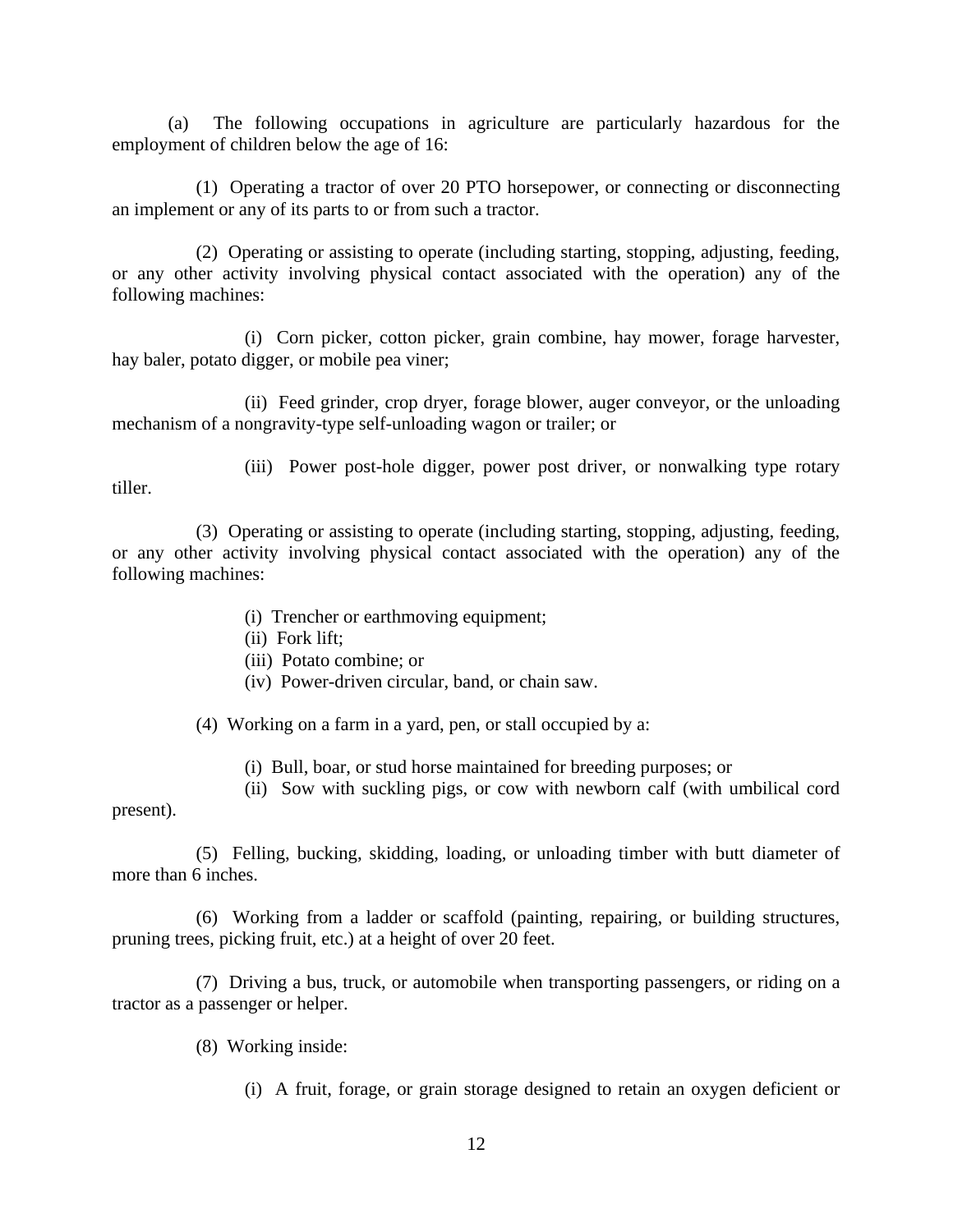toxic atmosphere;

(ii) An upright silo within two weeks after silage has been added or when a top unloading device is in operating position;

- (iii) A manure pit; or
- (iv) A horizontal silo while operating a tractor for packing purposes.

(9) Handling or applying (including cleaning or decontaminating equipment, disposal or return of empty containers, or serving as a flagman for aircraft applying) agricultural chemicals classified by the federal Environmental Protection Agency as Category I of toxicity, identified by the word "poison" and the "skull and crossbones" on the label; or Category II of toxicity, identified by the word "warning" on the label (*See* 40 C.F.R. 156);

(10) Handling or using a blasting agent, including but not limited to dynamite, black powder, sensitized ammonium nitrate, blasting caps, and primer cord; or

(11) Transporting, transferring, or applying anhydrous ammonia.

(b) Exemptions.

(1) This Rule 010.14-308 shall not apply to the employment of a child below the age of sixteen (16) by his parent or guardian on a farm owned or controlled by such parent or guardian;

(2) Student-learners. The prohibitions in 010.14-308(a) shall not apply to the employment of any child as vocational agriculture student-learner in any of the occupations described in paragraph  $(1)$ ,  $(2)$ ,  $(3)$ ,  $(4)$ ,  $(5)$ , or  $(6)$  of 010.14-308 $(a)$  when each of the following requirements are met:

(A) The student-learner is enrolled in a vocational education training program in agriculture under a recognized State or local educational authority, or in a substantially similar program conducted by a private school:

(B) Such student-learner is employed under a written agreement which provides:

(i) that the work of the student-learner is incidental to his training;

(ii) that such work shall be intermittent, for short periods of time, and under the direct and close supervision of a qualified and experienced person;

(iii) that safety instruction shall be given by the school and correlated by the employer with on-the-job training; and

(iv) that a schedule of organized and progressive work processes to be performed on the job have been prepared;

(C) Such written agreement contains the name of the student-learner, and is signed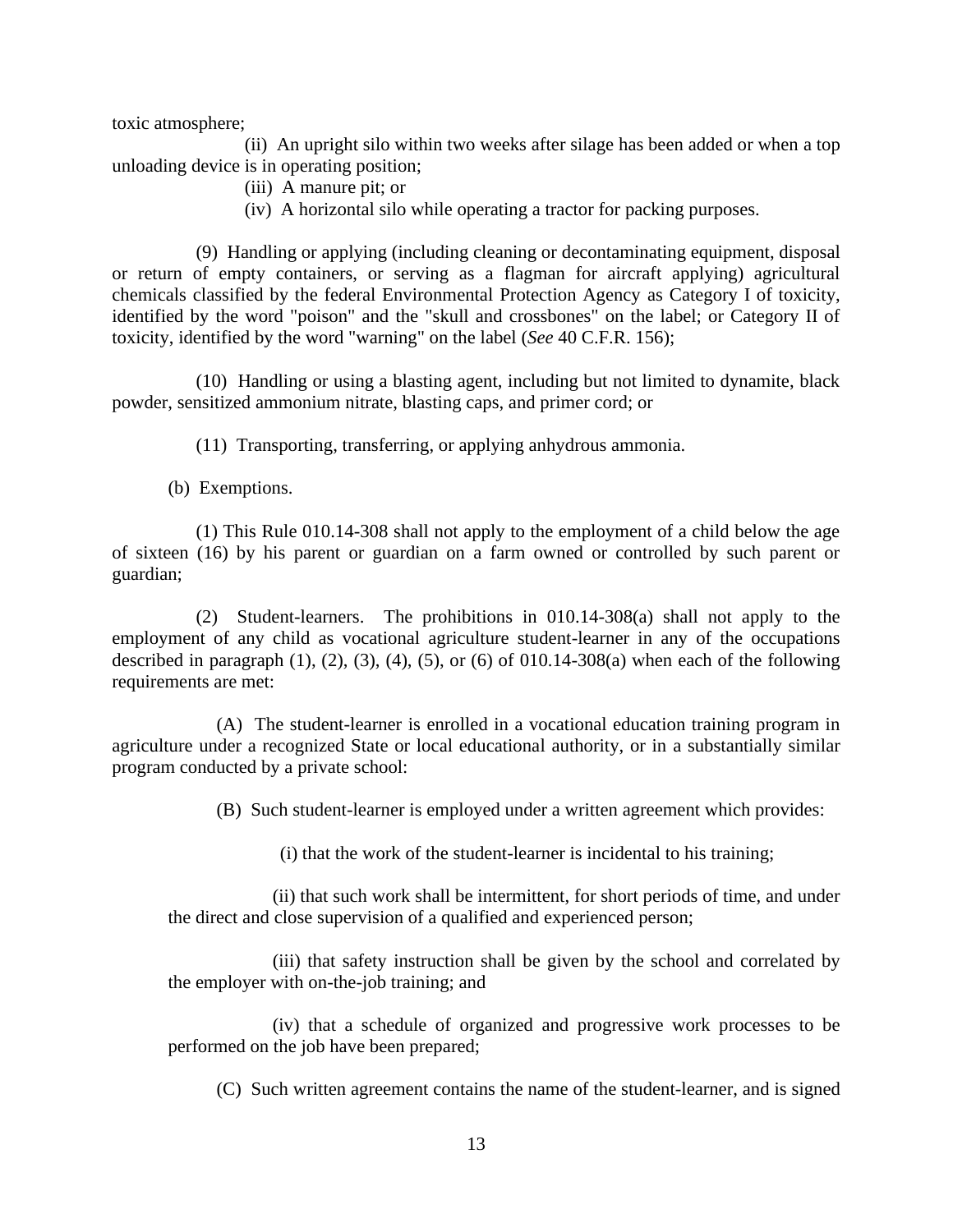by the employer and by a person authorized to represent the educational authority or school; and

(D) Copies of each such agreement are kept on file by both the educational authority or school and by the employer.

(3) Federal Extension Service. The prohibitions in Rule 010.14-308(a) shall not apply to the employment of a child under 16 years of age in those occupations in which he/she has successfully completed one or more training programs described in 010.14-308(b)(3)(A), (B), or (C) provided he/she has been instructed by his/her employer on safe and proper operation of the specific equipment he/she is to use; is continuously and closely supervised by the employer where feasible; or, where not feasible, in work such as cultivating, his/her safety is checked by the employer at least at midmorning, noon, and midafternoon.

(A) 4-H tractor operation program. The child is qualified to be employed in an occupation described in 010.14-308(a)(1) provided:

- (i) He/she is a 4-H member;
- (ii) He/she is 14 years of age, or older;
- (iii) He/she is familiar with the normal working hazards in agriculture;

(iv) He/she has completed a 10-hour training program which includes the following units from the manuals of the 4-H tractor program conducted by, or in accordance with the requirements of the Cooperative Extension Service of a land grant university:

- (a) First Year Manual:
	- Unit 1 Learning How to be Safe;
	- Unit 4 The Instrument Panel;
	- Unit 5 Controls for Your Tractor;
	- Unit 6 Daily Maintenance and Safety Check; and
	- Unit 7 Starting and Stopping Your Tractor;
- (b) Second Year Manual:
	- Unit 1 Tractor Safety on the Farm:
- (c) Third Year Manual:
	- Unit 1 Tractor Safety on the Highway;
	- Unit 3 Hitches, Power Take-off, and Hydraulic Controls;

(v) He/she has passed a written examination on tractor safety and has demonstrated his/her ability to operate a tractor safely with a two-wheeled trailed implement on a course similar to one of the 4-H Tractor Operator's Contest Courses; and

(vi) His/her employer has on file with the child's records kept pursuant to Rule 010.14-319 (basically, name, address, and date of birth) a copy of certificate acceptable by the Labor Standards Division Section, signed by the leader who conducted the training program and by an Extension Agent of the Cooperative Extension Service of a land grant university to the effect that the child has completed all the requirements specified in  $010.14-308(b)(3)(A)(i)$ through (v).

(B) 4-H machine operation program. The child is qualified to be employed in an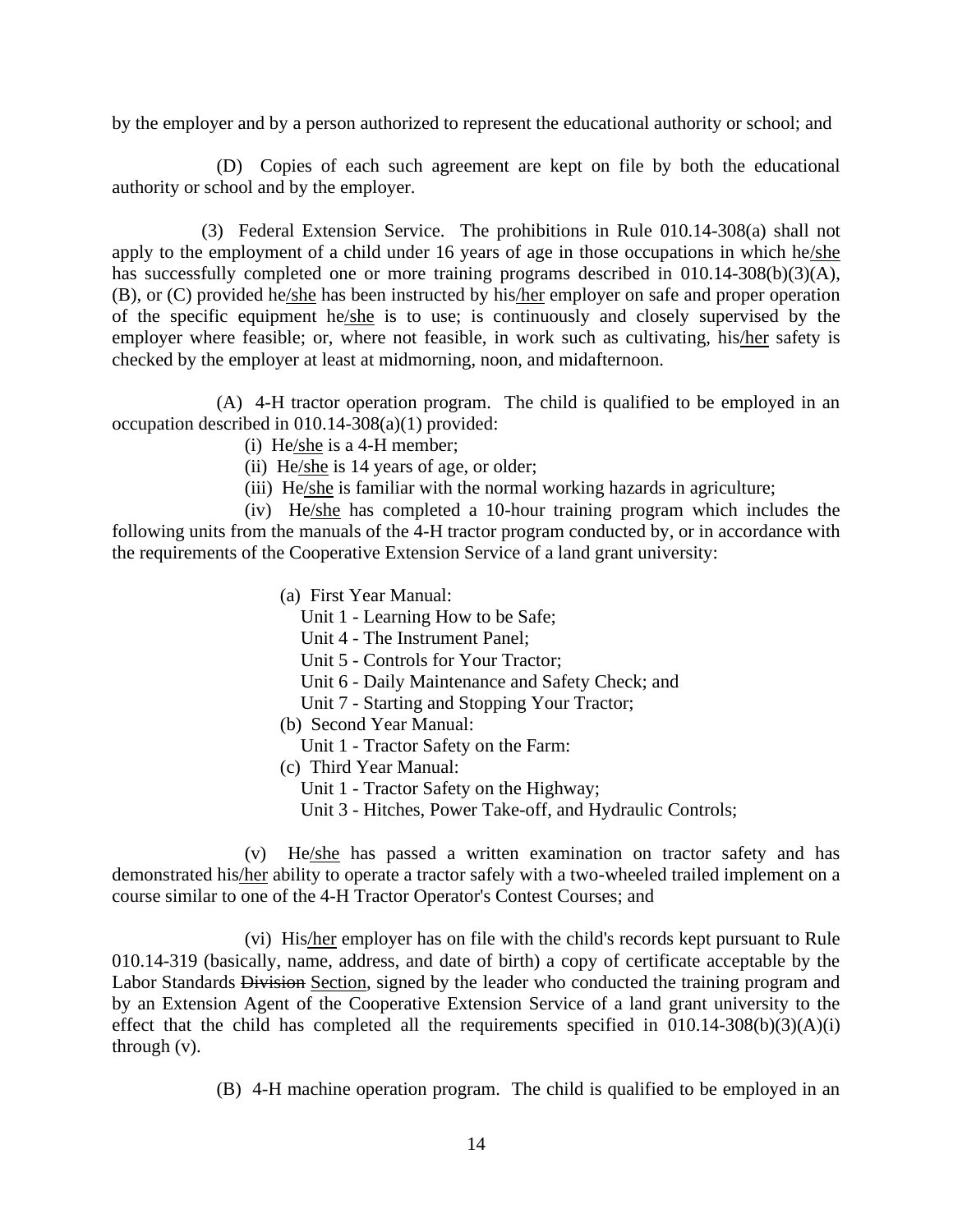occupation described in 010.14-308(a)(2) providing:

(i) He/she completed the Tractor Operation Program specified in paragraphs  $(b)(3)(A)(i)$  through  $(v)$  of this Rule;

(ii) He/she has completed an additional 10-hour training program on farm machinery safety, including 4-H Fourth Year Manual, Unit 1, Safe Use of Farm Machinery;

(iii) He/she has passed a written and practical examination on safe machinery operation; and

(iv) His/her employer has on file with the child's records kept pursuant to Rule 010.14-319 (basically, name, address, and date of birth) a copy of a certificate acceptable by the Labor Standards Division-Section, signed by the leader who conducted the training program and by an Extension Agent of the Cooperative Extension Service of a land grant university, to the effect that the child has completed all of the requirements specified in  $010.14-308(b)(3)(B)(i)$ through (iii).

(C) Tractor and machine operation program. The child is qualified to be employed in an occupation described in Rule 010.14-308(a)(1) and (2) providing:

(i) He/she is 14 years of age, or older;

(ii) He/she has completed a 4-hour orientation course familiarizing him/her with the normal working hazards in agriculture;

(iii) He/she has completed a 20-hour training program on safe operation of tractors and farm machinery, which covers all material specified in Rule 010.14-308(b)(3)(A)(iv) and  $(B)(ii)$ .

(iv) He/she has passed a written examination on tractor and farm machinery safety and has demonstrated his/her ability to operate a tractor with a two-wheeled trailed implement on a course similar to a 4-H Tractor Operator's Contest course, and to operate farm machinery safely.

(v) His/her employer has on file with the child's records kept pursuant to Rule 010.14-319 (basically, name, address and date of birth) a copy of a certificate acceptable by the Labor Standards Division Section, signed by the volunteer leader who conducted the training program and by an Extension Agent of the Cooperative Extension Service of a land grant university, to the effect that all of the requirements of Rule  $010.14-308(b)(3)(B)(i)$  through (iv) have been met.

(4) Vocational agriculture training. The findings and declarations of fact in Rule 010.14-308(a) shall not apply to the employment of a vocational agriculture student under 16 years of age in those occupations in which he/she has successfully completed one or more training programs described in Rule  $010.14$ -308(b)(4)(A) or (B) and who has been instructed by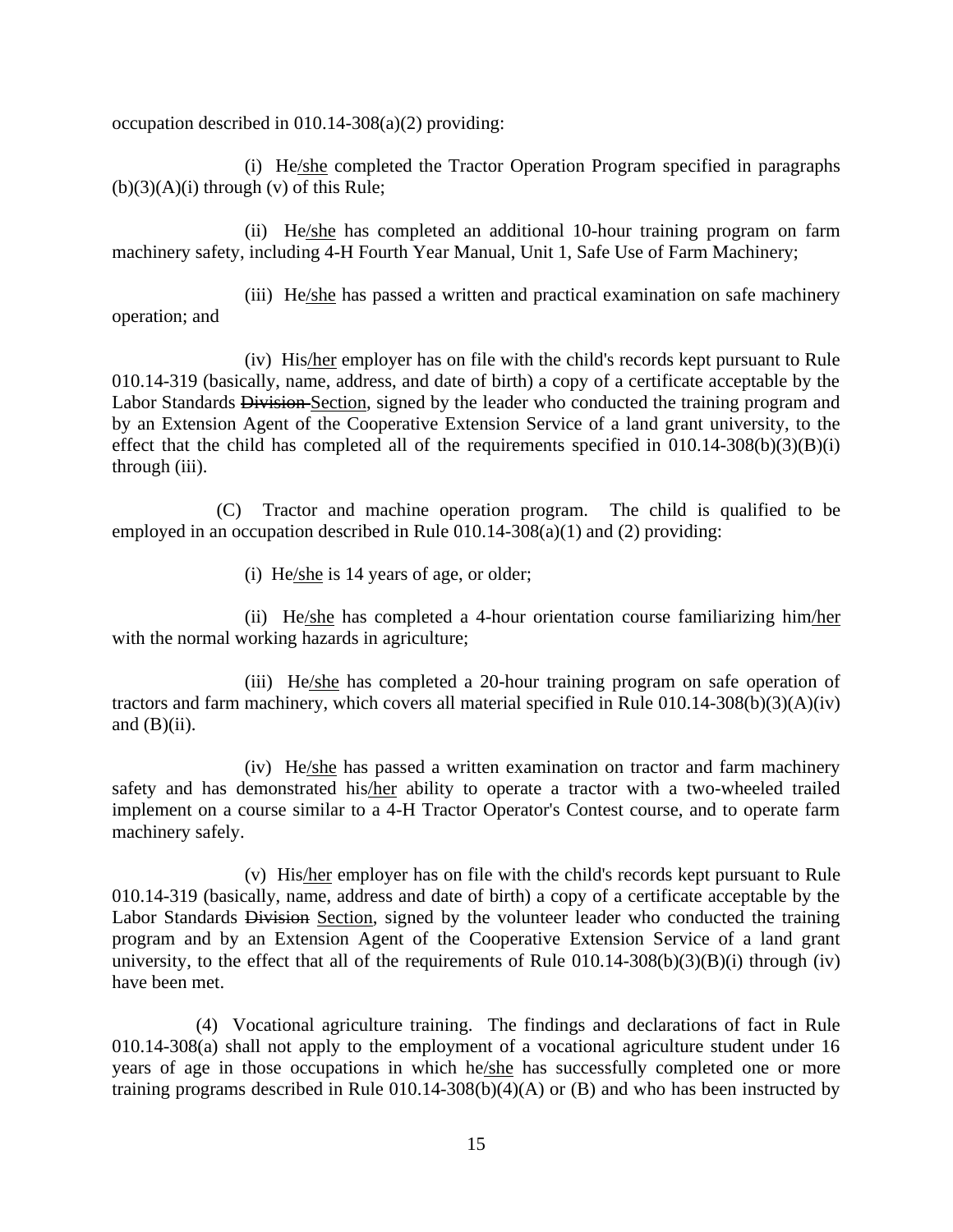his/her employer in the safe and proper operation of the specific equipment he/she is to use, who is continuously and closely supervised by this employer where feasible or, where not feasible, in work such as cultivating, whose safety is checked by the employer at least at midmorning, noon, and midafternoon, and who also satisfies whichever of the following program requirements are pertinent:

(A) Tractor operation program. The student is qualified to be employed in an occupation described in Rule 010.14-308(a)(1) provided:

- (i) He/she is 14 years of age, or older;
- (ii) He/she is familiar with the normal working hazards in agriculture;

(iii) He/she has completed a 15-hour training program which includes the required units specified in the Vocational Agriculture Training Program in Safe Tractor Operation, outlined by the Office of Education, U.S. Department of Health, Education, and Welfare and acceptable by the U.S. Department of Labor. The training program is outlined in Special Paper No. 8, April 1969, prepared at Michigan State University, East Lansing, Mich., for the Office of Education. Copies of this training program outline may be obtained from the Office of Education, U.S. Department of Health, Education, and Welfare, Washington, D.C. 20202.

(iv) He/she has passed both a written test and a practical test on tractor safety including a demonstration of his/her ability to operate safely a tractor with a two wheeled trailed implement on a test course similar to that described in the Vocational Agriculture Training Program in Safe Tractor Operation, outlined by the Office of Education, U.S. Department of Health, Education, and Welfare; and

(v) His/her employer has on file with the child's records kept pursuant to Rule 010.14-319 (basically, name, address, and date of birth) a copy of a certificate acceptable by the Labor Standards Division Section, signed by the Vocational Agriculture teacher who conducted the program to the effect that the student has completed all the requirements specified in Rule 010.14-308(b)(4)(A)(i) through (iv).

(B) Machinery operation program. The student is qualified to be employed in an occupation described in Rule 010.14-308(a)(2) provided he/she has completed the Tractor Operation Program described in Rule 010.14-308(b)(4)(A) and:

(i) He/she has completed an additional 10-hour training program which includes the required units specified in the Vocational Agriculture Training Program in Safe Farm Machinery Operation, outlined by the Office of Education, U.S. Department of Health, Education, and Welfare and approved by the U.S. Department of Labor;

(ii) He/she has passed both a written test and a practical test on safe machinery operation similar to that described in the Vocational Agriculture Training Program in Safe Farm Machinery Operation, outlined by the Office of Education, U.S. Department of Health, Education and Welfare; and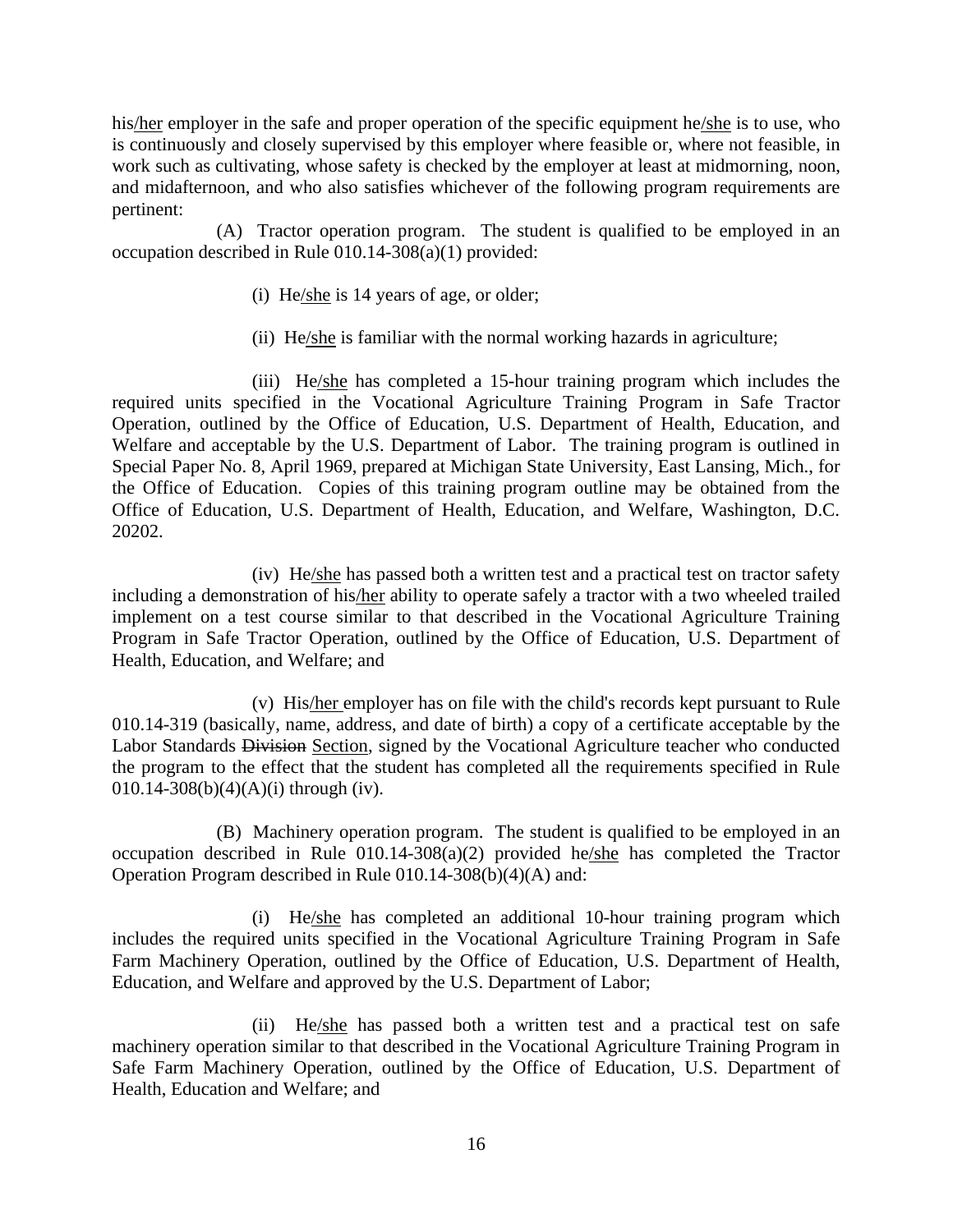(iii) His/her employer has on file with the child's records kept pursuant to Rule 010.14-319 (basically, name, address and date of birth) a copy of a certificate acceptable by the Labor Standards Division Section, signed by the Vocational Agriculture teacher who conducted the program to the effect that the student has completed all the requirements specified in Rule 010.14-308(b)(4)(B)(i) and (ii).

#### **010.14-309 Work Experience and Career Exploration Programs**

(a) This Rule creates an exception to the application of some provisions of this Hazardous Occupations section (010.14-306 - 010.14-310) to the employment of children under sixteen (16) years of age who are enrolled in and employed pursuant to a school-supervised and school-administered work-experience and career exploration program which meets the requirements of paragraph (b) of this Rule in the occupations permitted under paragraph (c) of this Rule and for the periods and under the conditions specified in paragraph (d) of this Rule. With these safeguards, such employment is found not to interfere with the schooling of the child or with their health and well-being and therefore is not deemed to be hazardous.

(b) A school-supervised and school-administered work-experience and career exploration program shall meet the standards of and be approved by the Arkansas Department of Education and the U.S. Department of Labor as provided in 29 C.F.R. § 570.35a.

(c) Employment of children enrolled in a program approved pursuant to the requirements of this Rule shall be permitted only in the following occupations:

(1) occupations in retail, food service, and gasoline service establishments covered by Rule 010.14-307; and

(2) occupations in agriculture covered by Rule 010.14-308.

#### **010.14-310 Administrative Responsibility**

(a) The Director director shall be assisted by the Labor Standards Division Section in making studies and investigation to discover the occupations which are sufficiently dangerous to the life and limb or injurious to the health or morals of children under sixteen (16) years to justify their exclusion therefrom. All interested persons and organizations are invited to cooperate with the Director director and the Division section by making suggestions and requests and providing pertinent information to the Division section concerning employment hazards to children. Submissions should be mailed to the Administrator, Labor Standards Division Section, Division of Labor, Arkansas Department of Labor, 10421 West Markham900 West Capitol, Suite 400, Little Rock, Arkansas 722051. In addition, the Administrator manager of the Labor Standards <del>Division</del> Section shall have authority to obtain information by holding conferences to which he may invite various persons who have had experience or expert knowledge concerning occupational hazards to children.

(b) The Administrator manager of the Labor Standards Division Section shall from time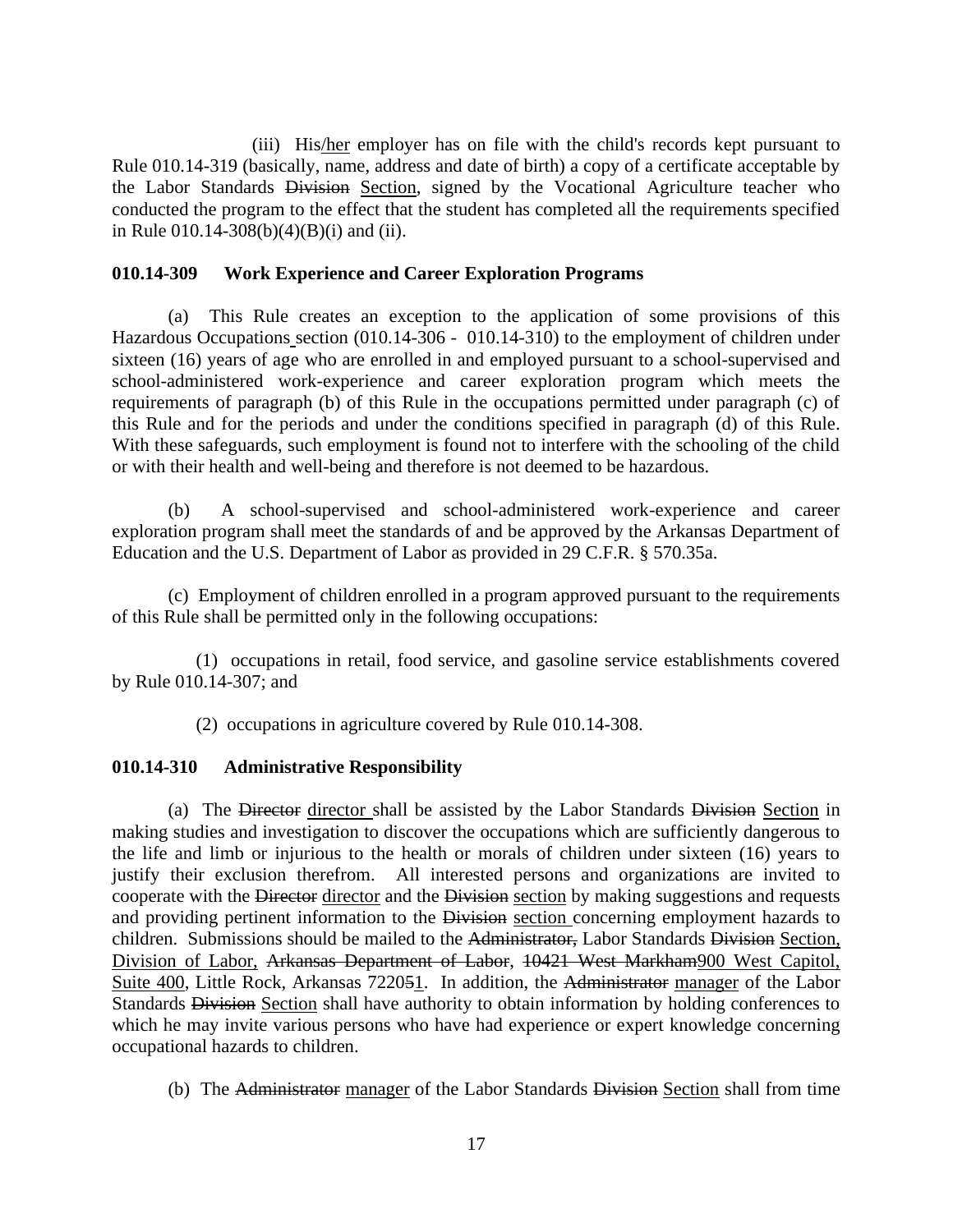to time prepare and submit to the Director of Labor reports of investigations with respect to any occupations or group of occupations which he/she has reason to believe should be added to, or deleted from, the list of those found and declared to be particularly hazardous for the employment of children under 16 years of age or detrimental to their health or well-being. Each such report shall contain an explanation of the hazards involved and the reasons why children below the age of 16 are, or are not, particularly susceptible to them. Copies of such reports shall be made available to the public at the offices of Labor Standards Division.

(c) The Director director, on recommendation of the Division section or on his own motion shall initiate proceedings to make, amend, or revoke a determination regarding a hazardous occupation in these rules. Notice of such proceedings as well as any rule-making shall comply with the Administrative Procedure Act, Ark. Code Ann. §§ 25-15-201 *et seq.*

(d) Any person may at any time file with the Administrator of the Labor Standards Division section a written application, petition or other requests in connection with any proceeding to make, amend, or revoke a hazardous occupation determination. In the event his petition is denied, he will be advised promptly with a simple statement of reasons.

(e) Any person adversely affected or aggrieved by the procedure provided in Rule 010.14-310 may file a petition for a change with the Labor Standards Division Section, Arkansas Department Division of Labor, 10421 West Markham900 West Capitol, Suite 400, Little Rock, AR 722051, expressing the change desired with supporting reasons.

## **THE ENTERTAINMENT INDUSTRY**

#### **010.14-311 Definitions**

As used in this section:

(1) "Child" means any minor under sixteen (16) years of age;

(2) "Department" means the Arkansas Department of Labor and Licensing;

(3) "Director" means the Director of the Division of Labor, Arkansas Department of Labor and Licensing;

(4) "Employ" means to use the services of an individual in any remunerative occupation;

(5) "Employer" means any individual, company, firm, partnership, association, or corporation employing or seeking to employ a child in the entertainment industry;

(6) "Entertainment Industry" means any individual, partnership, corporation, association, or group of persons using the services of a child in motion picture productions, television or radio productions, theatrical productions, modeling productions, horse shows, rodeos, and musical performances;

(7) "Guardian" means an individual who legally has the care and management of the person and the estate of a child during its minority;

(8) "Nurse" means any licensed RN or LPN;

(9) "Special effects person" means an individual qualified by training and experience in the planning, setting up and performance of the type of special effect involved; and

(10) "Stunt coordinator" means an individual qualified by training and experience in the planning, setting up and performance of and type of stunt involved.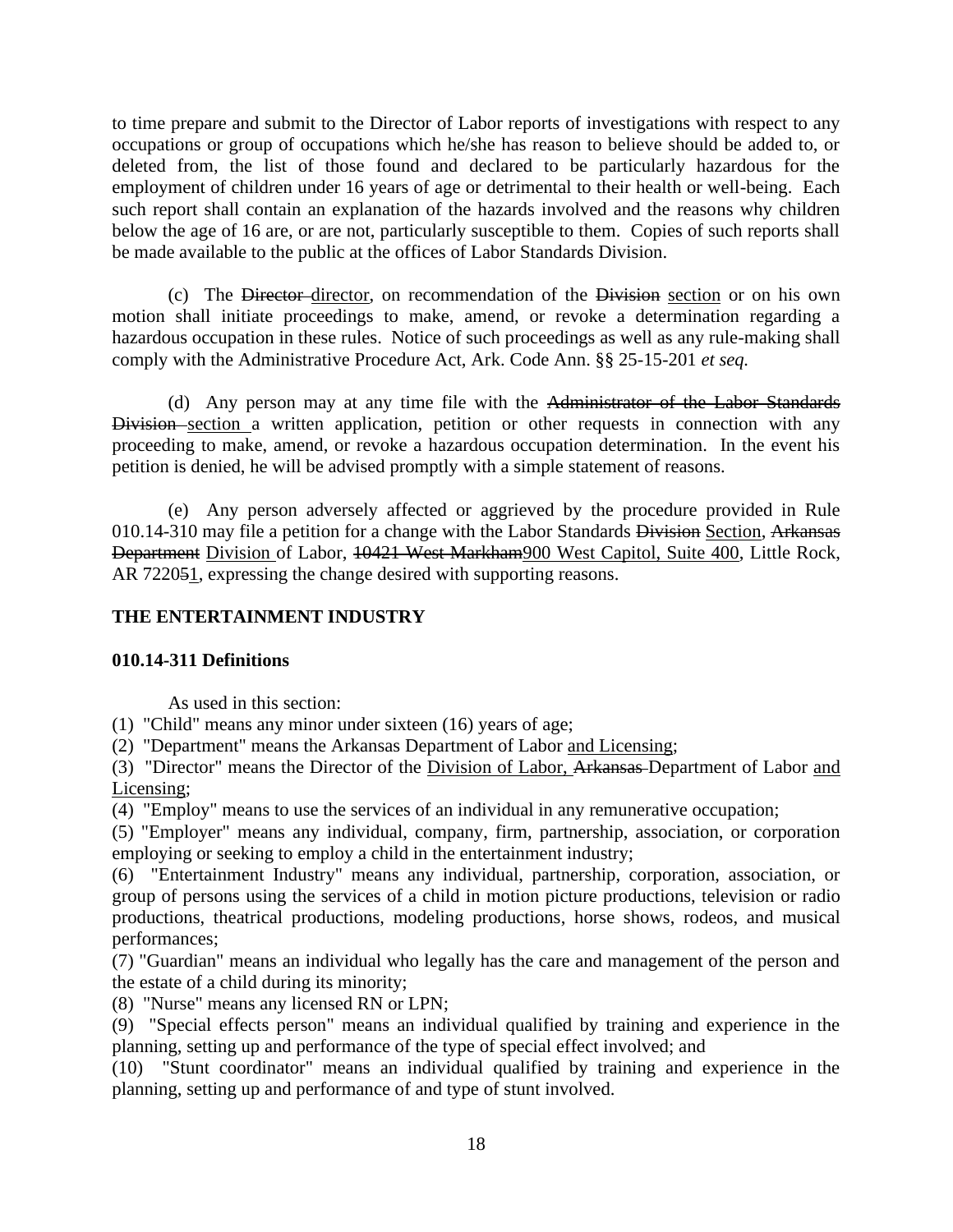#### **010.14-312 Entertainment Work Permit**

(a)(1) No child may be employed in the entertainment industry without an Entertainment Work Permit issued by the Director director.

(2) No Entertainment Work Permit will be issued without the following:

(A) an application for an Entertainment Work Permit on a form provided by the Director director;

(B) one of the following as proof of age;

- (i) birth certificate.
- (ii) record of baptism or confirmation.
- (iii) passport or certificate of arrival in the U.S.
- (iv) insurance policy at least one (1) year old.
- (v) a bona fide contemporary record of birth in the family bible.
- (vi) certified school record;

(C) the written consent of the child's parent or guardian for the issuance of the Entertainment Work Permit:

(D) a written statement from the school in which the child is enrolled as to the academic standing of the child, the advisability of allowing the child to work, and the arrangements for meeting the state's compulsory attendance law, unless:

(i) the child is not enrolled in school (children ages 7 through 16 inclusive must be enrolled in school), or

(ii) the child will not be employed during a time school is in session;

(Parents of home-schooled children may provide his information upon verification that the child is enrolled in home school);

(E) a written statement from the employer as to:

(i) the length of time, including dates and hours, the child will be employed;

(ii) the child's rate of pay;

(F) a written statement from a doctor licensed to practice medicine in the State of Arkansas as to the health of any child under six (6) years of age and the advisability of allowing the child to work. If the child is not a resident of Arkansas, a written statement from a doctor licensed to practice medicine in the state of the child's residence may be submitted;

(G) proof of workers compensation coverage or insurance coverage as required by Rule 010.14-314.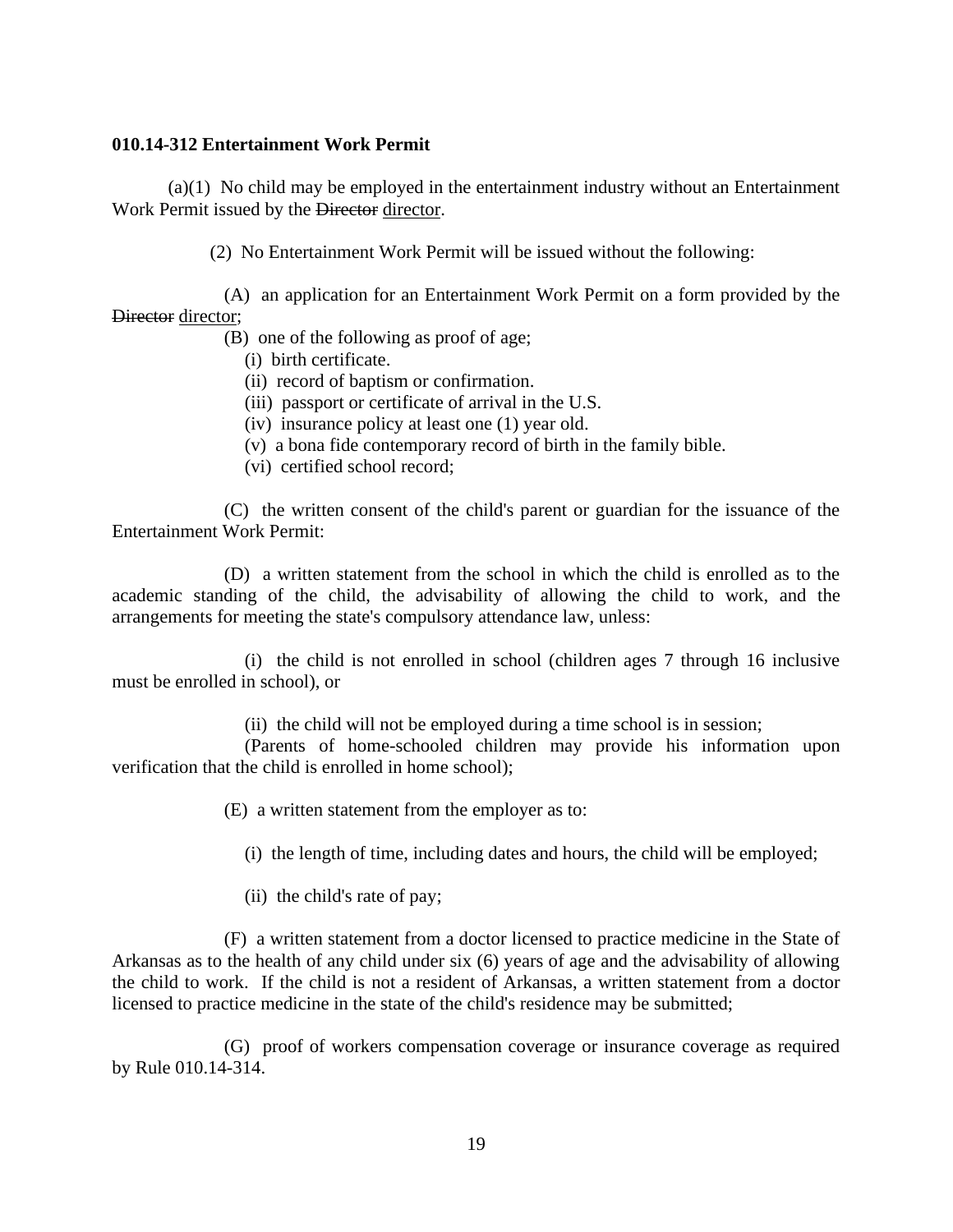(b) The Director director may refuse to issue an Entertainment Work Permit or may suspend or revoke any Entertainment Work Permit for cause, which includes, but is not limited to finding that any of the following conditions exist:

(1) that the child, the child's parent or guardian, or the employer has knowingly submitted false information to the Department-division in application of an Entertainment Work Permit;

(2) that the child, the child's parent or guardian, or the employer has violated any provisions of Ark. Code Ann. §§ 11-12-101 *et seq.* or any rules lawfully promulgated thereunder;

(3) that the work for which an application of an Entertainment Work Permit is sought is hazardous or detrimental to the health, safety, morals, education or welfare of the child;

(4) that the child is lawfully removed from the custody of the parent or guardian who consented to the issuance of the Entertainment Work Permit.

(c) No child under the age of fifteen (15) days shall be issued an Entertainment Work Permit.

(d) An Entertainment Work Permit shall be issued for the period designated on the face of the permit, not to exceed six (6) months. Application renewal must be made in the same manner and under the same conditions as the original permit.

(e) Prior to the issuance of the Entertainment Work Permit, the Director director may require a physical examination of the child to ensure that the child's physical condition permits the minor to perform the work or activity called for by the application for an Entertainment Work Permit without danger to the child's health, safety or welfare. The Director director may require a personal interview with the child, the parent or guardian, or the employer for the same purpose.

#### **010.14-313 Hours and Rest Time**

(a) No child shall be permitted at the place of employment, except in compliance with the following:

(1) Children who have reached the age of fifteen (15) days, but have not reached the age of six (6) months, may be at the place of employment for a maximum of two (2) hours between the hours of 9:00 A.M. and 4:30 P.M. The day's work shall not exceed twenty (20) minutes, and under no circumstances shall the child be exposed to bright lights for more than thirty (30) seconds at any one time. When children under six (6) weeks of age are used, a nurse must be provided for each three children or fraction thereof. When children from age six (6) weeks to age six (6) months are used, one nurse must be provided for each ten (10) children or fraction thereof.

(2) Children who have reached the age of six (6) months, but have not reached the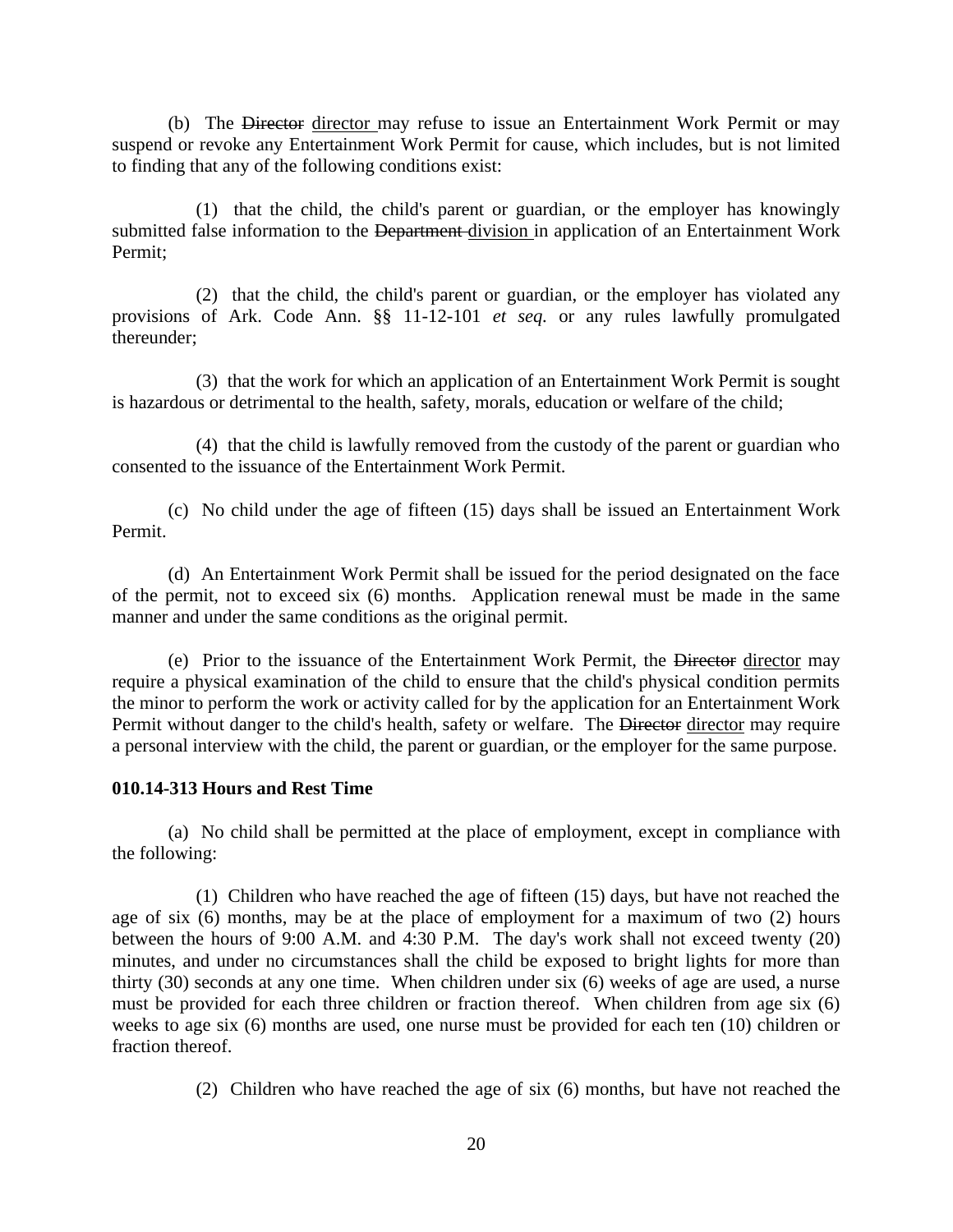age of two (2) years may be at the place of employment for a maximum of four (4) hours per workday, with two (2) hours for work and two (2) hours for rest and recreation.

(3) Children who have reached the age of two (2) years, but have not reached the age of six (6) years may be at the place of employment for a maximum of six (6) hours per workday, with three (3) hours for work and three (3) hours for rest and recreation.

(4) Children who have reached the age of six (6) years, but have not reached the age of nine (9) years may be at the place of employment a maximum of eight (8) hours per workday. Such eight (8) hour period shall consist of not more than four (4) hours of work, with four (4) hours for school, rest and recreation.

(5) Children who have reached the age of nine (9) years, but have not reached the age of sixteen (16) years may be at the place of employment a maximum of nine (9) hours per workday. Such nine (9) hour period shall consist of not more than five (5) hours of work, with four (4) hours for school, rest and recreation.

(6) On days when school is not in session, school age children may work an additional two (2) hours per day.

(7) On all days, school age children must have at least one (1) hour of rest and recreation.

(8) In cases involving a studio teacher, by prior arrangement with the teacher, up to two (2) hours of school may be banked (stored) to offset additional work hours on other days. There must be at least one (1) hour of school on each day the child's regular school is in session.

(b) No child shall be required to report for work before 5:00 A.M. No child shall be at the place of employment later than 10:00 P.M. The 10:00 P.M. restriction may be extended to 12:30 A.M. on nights preceding non-school days. Special requests for a child to work other hours may be granted by the Director director for night exteriors shot as exteriors and live television, musical or theatrical performances or for other reasons. Each such request must be submitted in writing at least two (2) working days prior to the time needed.

(c) With the exception of children under six (6) months of age, all of the hours in which a child may be at the place of employment are exclusive of meal periods, which must be of at least one-half (1/2) hour, and no more than one (1) hour duration. In no event may a child be at the place of employment for a period longer than six (6) hours without a meal break.

(d) A child shall receive a twelve (12) hour rest break at the end of his or her workday and prior to the commencement of his or her next day of work for the same employment. Special requests for a child to receive a ten (10) hour rest break may be granted by the Director director for one-time performances, provided such requests are submitted in writing at least two (2) working days prior to the time needed.

(e) The time spent by children in rehearsals and in learning or practicing any of the arts,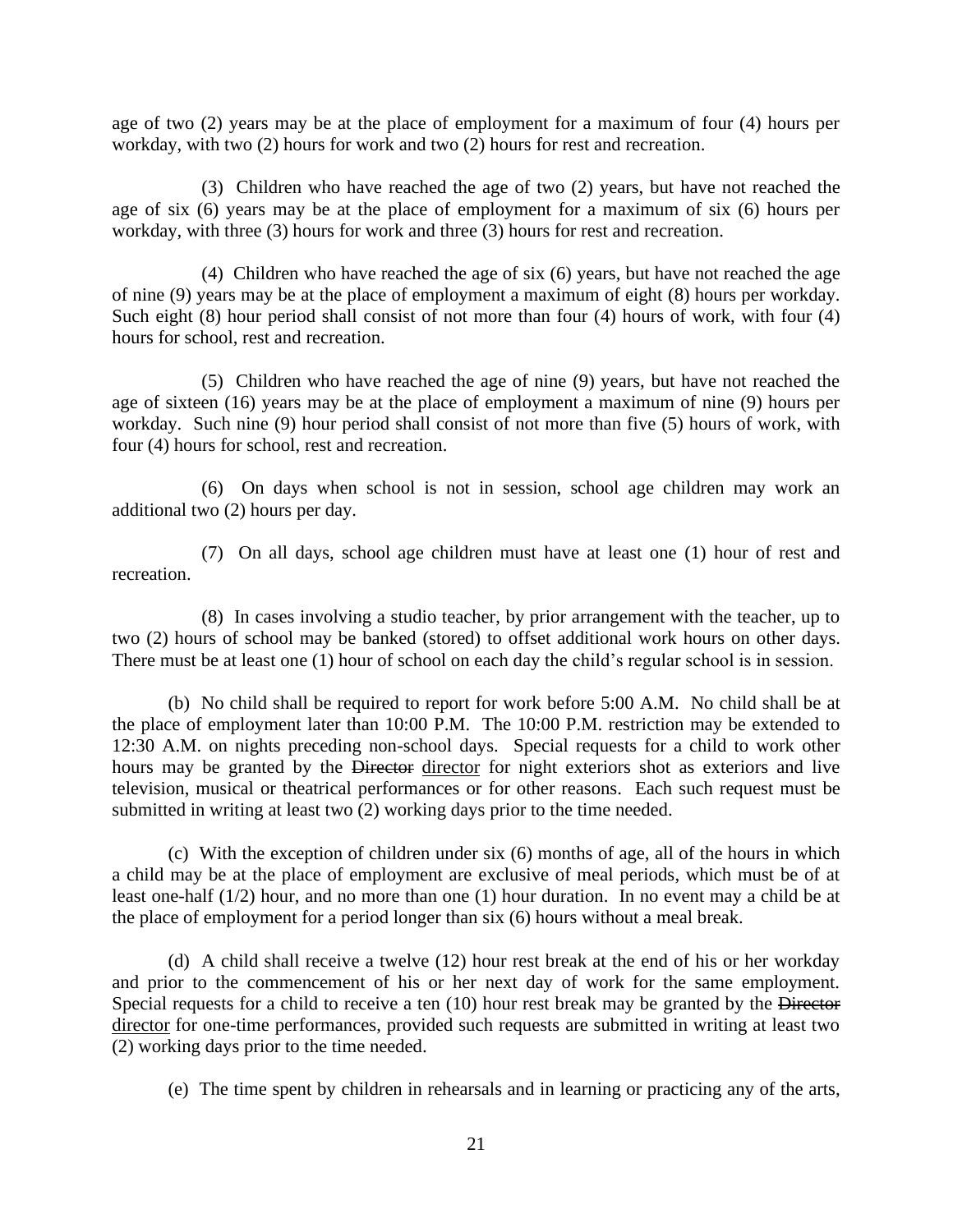such as singing or dancing, for or under the direction of a motion picture studio, theater, or television studio, shall be counted as work time when such learning or practicing is connected with or is in contemplation of particular pictures or shows.

(f) School age children may not be employed in violation of any state or local school attendance requirements applicable to the child.

#### **010.14-314 Insurance**

(a) An Entertainment Work Permit will not be issued unless provision is made by the employer to provide workers compensation coverage or insurance for injury or death caused by an accident when the accident hazard arises while the child is on the business of the employer or performing activities required by the employer. If insurance apart from workers compensation is provided, the schedule of benefits will be as follows:

(1) At least fifty thousand dollars (\$50,000) for accidental death, and this sum shall be reasonably and equitably prorated for dismemberment: and

(2) Blanket medical coverage for all hospital and medical expenses up to twenty-five thousand dollars (\$25,000) and this hospital and medical expense protection shall be excess insurance coverage or indemnity over and above any other collectable insurance.

## **010.14-315 Safety and Supervision**

(a) The parent or guardian of a child must be present at all times the child is at the place of employment, and will accompany the child to wardrobe, makeup, hairdressing and dressing room facilities. The parent or guardian may designate an individual, other than an agent of the employer, to accompany the child during times the child is at the place of employment, provided the designation is made in writing, signed by the parent or guardian, and presented to the employer prior to the child's scheduled work. A copy of the written designation must be immediately mailed by the employer to the Arkansas Department Division of Labor.

(b) The employer must designate one individual on each set, stage, or other place of employment to coordinate all matters relating to the welfare of children, and shall notify the parent or guardian of each child of the name of such individual.

(c) A child must be provided a suitable place to rest or play. Under no circumstances will a car, van or truck constitute a suitable place to rest or play. However, this prohibition does not include recreational vehicles and mobile homes or trailers fully equipped for the comfort and safety of the child.

(d) No child shall be required to work in a situation which places the child in clear and present danger to life or limb. If a child believes he or she to be in such a dangerous situation after having discussed the matter with his or her parent or guardian and the employer or stunt coordinator, then the child shall not be required to perform in such situation, regardless of the validity or reasonableness of his or her belief.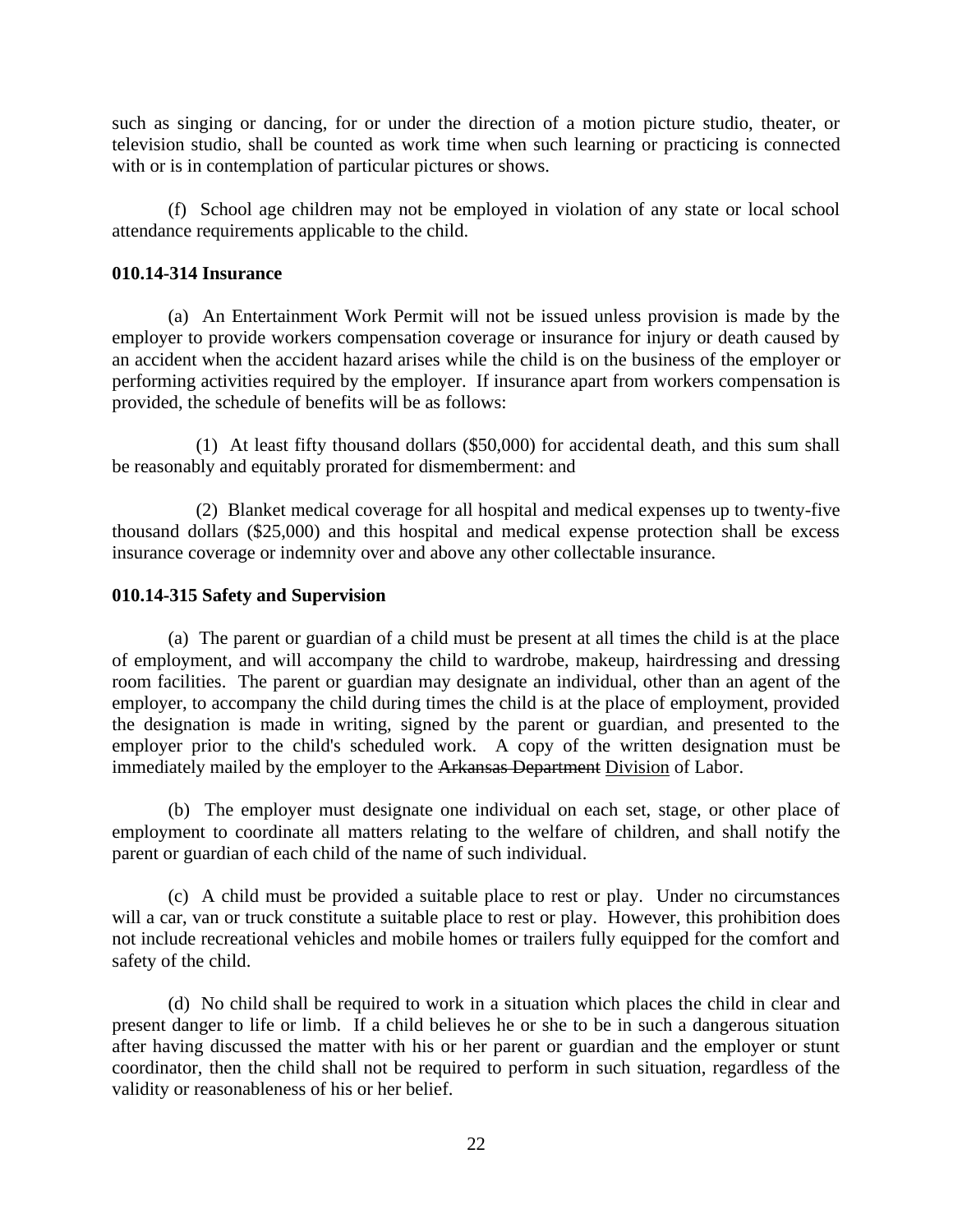(e) No child shall be required to work with an animal which a reasonable person would regard as dangerous in the circumstances, unless an animal trainer or handler qualified by training and experience is present.

(f) Where scripted or unscripted stunts or other potentially hazardous activity involve a child, a stunt coordinator shall be engaged and present. No child shall be required to perform a stunt without prior consultation between the child, the child's parent or guardian, and the stunt coordinator.

(g) The prior written consent of the child's parent or guardian must be obtained for the performance of any unusual physical, athletic or acrobatic activity, stunts, work involving special effects, or other potentially hazardous activity.

(h) When any unusual physical, athletic or acrobatic activity, stunts, special effects, or other potentially hazardous activity involving a child is contemplated, the employer shall have available a person qualified to administer medical assistance on an emergency basis and transportation to the nearest medical facility providing emergency services. First-aid kits shall always be available at a child's place of employment.

(i) No child shall work in close proximity to explosives or the functioning parts of unguarded and dangerous moving equipment, aircraft or vessels, or of functioning blades or propellers.

#### **010.14-316 Schooling**

An Entertainment Work Permit does not authorize a child to be absent from school in violation of the requirements of state law or administrative rules or policies of the State Board of Education, the Arkansas Department of Education, or the local School Board.

#### **HOURS OF EMPLOYMENT**

## **010.14-317 Children Under Sixteen (16)**

No child under the age of sixteen (16) years shall be employed, permitted, or suffered to work:

(1) more than six (6) days in any week;

(2) more than forty-eight (48) hours in any week;

(3) more than eight (8) hours in any day; or

(4) before 6:00 a.m. or after 7:00 p.m., except that on nights preceding nonschool days children under sixteen (16) years may be employed until 9:00 p.m.

## **010.14-318 Children Under Seventeen (17)**

(a) No child under the age of Seventeen (17) shall be employed, permitted or suffered to work: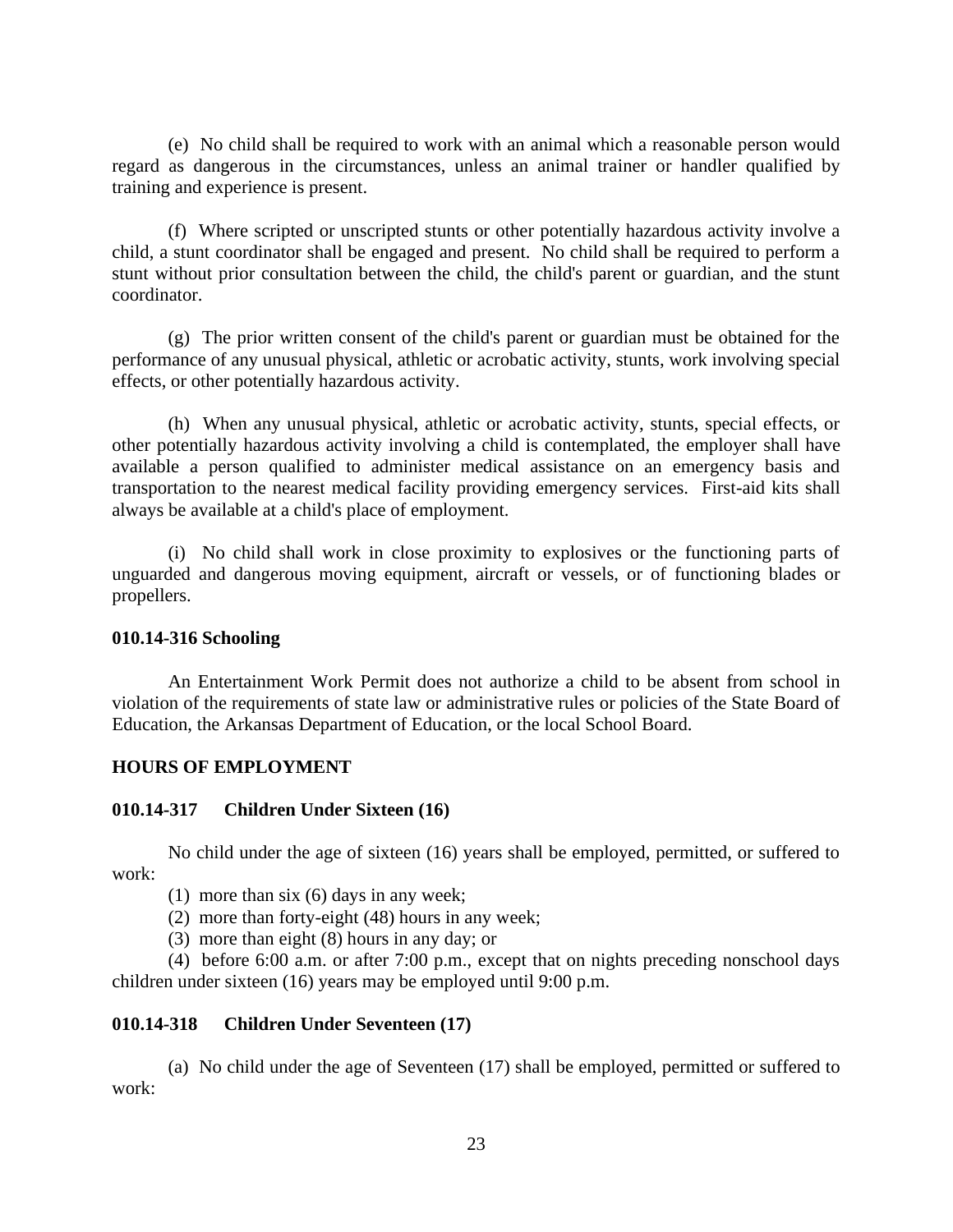- (1) more than six (6) days in any week;
- (2) more than fifty-four (54) hours in any week;
- (3) more than ten (10) consecutive hours in any day;
- (4) more than ten (10) hours in a twenty-four hour period; or

(5) before 6:00 a.m. or after 11:00 p.m., except that children ages sixteen (16) years may be employed until 12:00 midnight on nights preceding non-school days.

(b) Children ages sixteen (16) years of age may be employed between the hours of 12:00 midnight and 6:00 a.m. on nights preceding non-school days, except in the occupations or circumstances listed below and provided the work is not otherwise prohibited by state or federal law:

(1) in any convenience or retail store of less than 4500 square feet;

(2) in any restaurant, except that a sixteen (16) year old may work in a locked restaurant or fast-food restaurant if only the drive-through window is open to the general public;

(3) in any business where a child would be working without direct supervision by an adult 21years of age or older;

(4) in any business which serves alcohol;

(5) in any business which provides adult entertainment, including nude or topless entertainment;

(6) at any truck stop or service station;

(7) at any race track or gambling establishment;

(8) as a security guard;

(9) as a delivery person; or

(10) in violation of any local curfew ordinance.

(c) For the purpose of determining compliance and assessing penalties, the department division shall enforce the prohibition against more than ten (10) hours of work in a 24-hour period provided by Ark. Code Ann.  $\S$  11-6-110(4) and this Rule 010.14-318(a)(4), in the following manner:

(1) If a child sixteen (16) years old has a rest break between shifts or period of work of at least ten (10) hours, the <del>department</del> division will determine compliance by the hours worked between midnight of one calendar day and midnight of the following calendar day.

(2) If a child sixteen (16) years old does not have a rest break between shifts or periods of work of at least ten (10) hours, the department division will determine compliance by the hours worked in any 24-hour period.

#### **RECORDKEEPING**

#### **010.14-319 Records To Be Maintained**

(a) Every employer of a child under seventeen (17) years of age, whether partially or fully exempted from the Minimum Wage Act, Ark. Code Ann. §§ 11-4-201 through -219, shall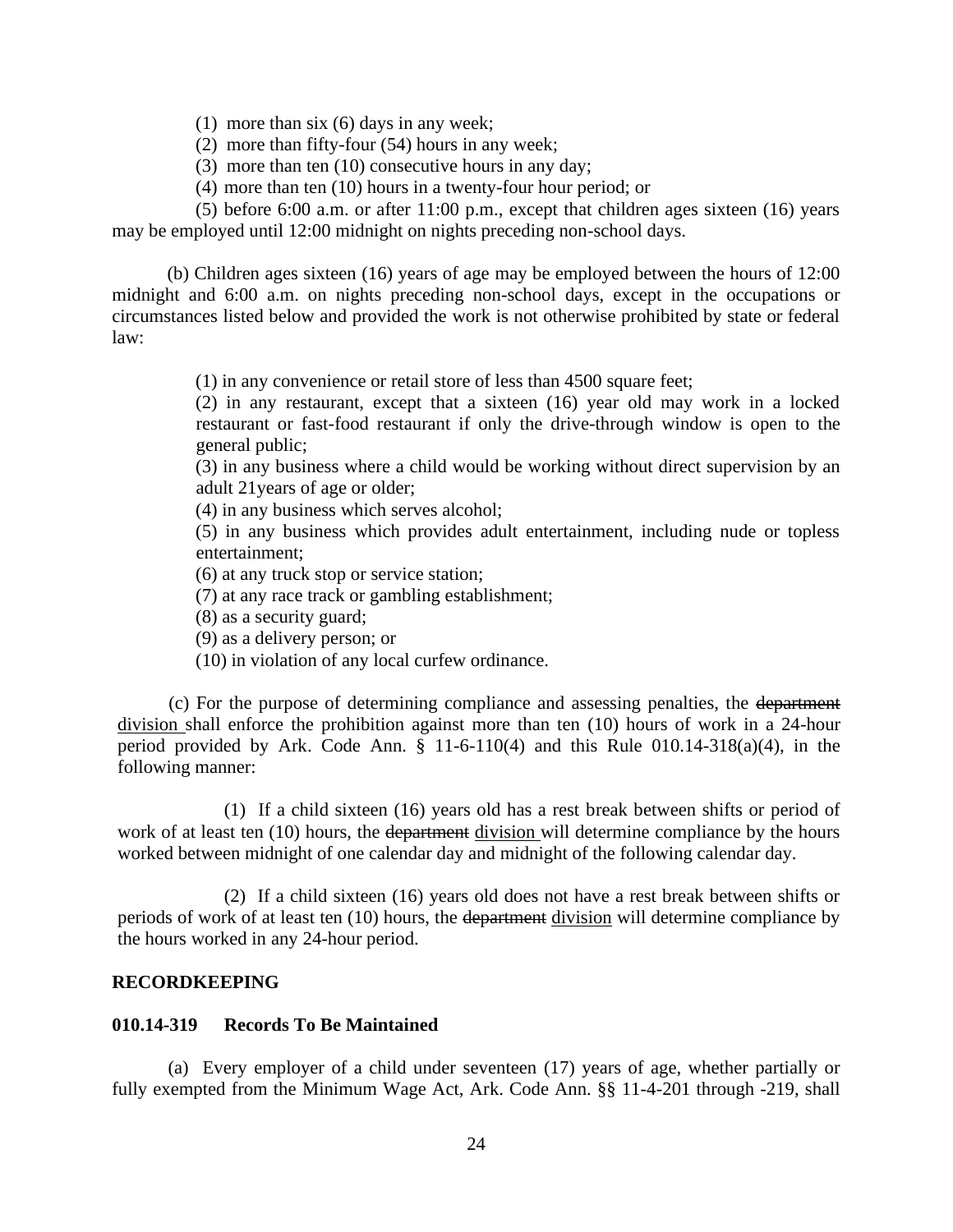maintain complete and accurate records which must contain the following for each employee under age seventeen (17).

- (1) name in full;
- (2) home address, including ZIP code and telephone number;
- (3) date of birth;
- (4) occupation;
- (5) rate of pay;

(6) any employment certificate or entertainment work permit issued pursuant to Rules 010.14-302 - 010.14-305 or 010.14-312 herein;

- (7) hours worked each workday, including starting time and ending time; and
- (8) total hours worked each workweek.

(b) The records required by Rule 010.14-319(a) are in addition to and not in lieu of other records or writing required by the Minimum Wage Act, Ark. Code Ann. §§11-4-201 through - 219, and by other chapters of these rules including but not limited to gross wages, wage deductions, cost of meals and lodging, tip credits, or commissions.

#### **010.14-320 Record Accessibility**

(a) All records required by Rule 010.14-319 shall be open for inspection or transcription by the Director director or his authorized representative during normal business hours at the place of employment.

(b) Any employment certificate or entertainment work permit issued pursuant to Rules 010.14-302 - 010.14-305 or 010.14-312 shall be maintained and accessible to any authorized representative of the Arkansas Department of Education or any local school official, in addition to the Department Division of Labor.

#### **010.14-321 Record Retention**

(a) All records required by Rule 010.14-319 must be retained by employers for a period of three (3) years.

(b) Any employment certificate or entertainment work permit issued pursuant to Rules 010.14-302 - 010.14-305 and 010.14-312 must be retained by employers for a period of three (3) years following the termination of the child's employment.

## **CIVIL MONEY PENALTIES**

#### **010.14-322 Civil Penalties**

(a) Any person, firm, corporation, partnership, association, parent, guardian, or custodian who employs or permits or suffers any child to be employed or to work in violation of Ark. Code Ann. §§ 11-6-103 through -116 or 11-12-101 through -105, or any rules issued thereunder, shall be subject to a civil penalty of not less than fifty dollars (\$50.00) and not more than one thousand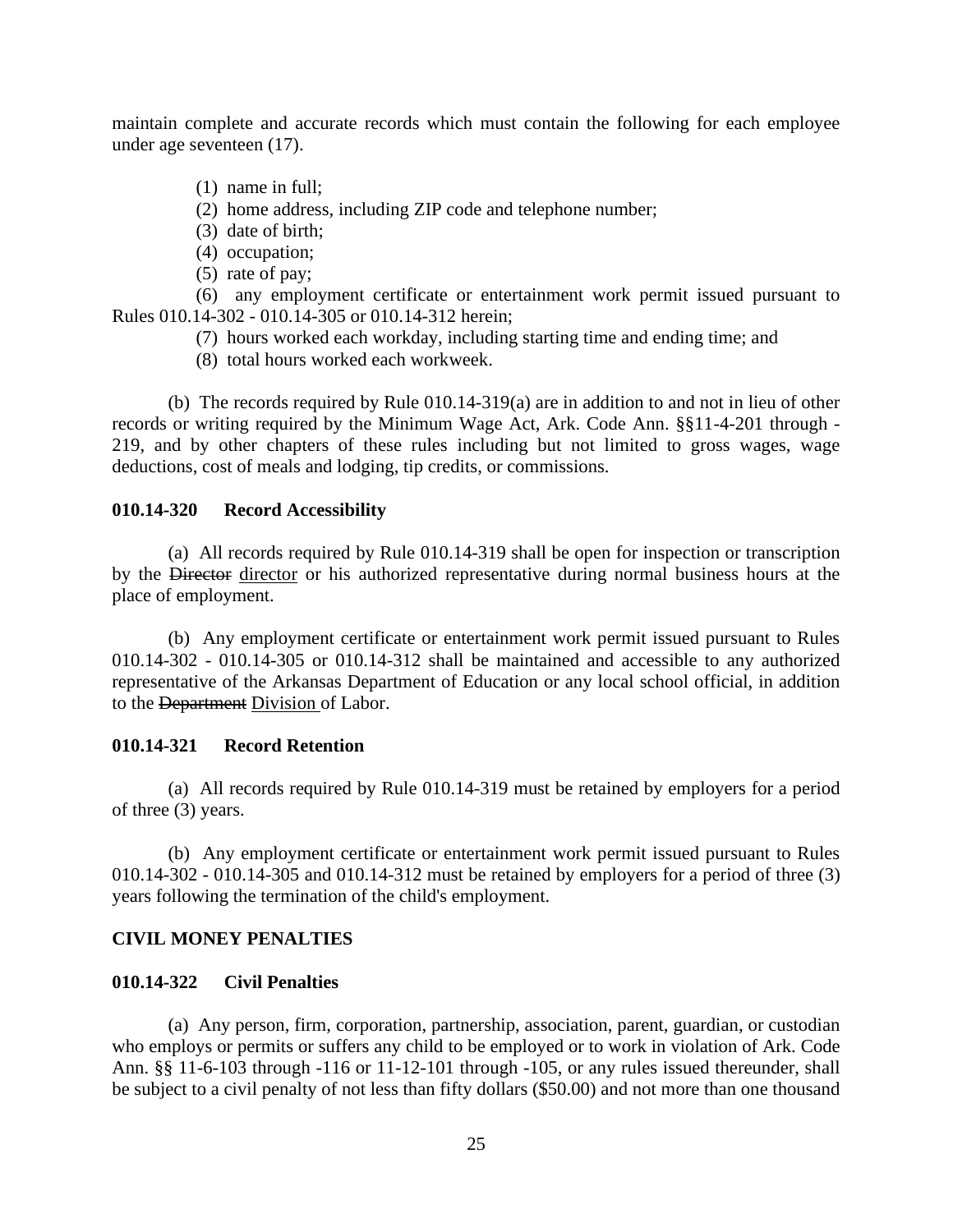dollars (\$1,000) for each violation. Each day the violation continues shall with respect to each child so employed or permitted work constitute a separate offense.

(b) The amount of all civil penalties will be determined in accordance with 010.14-323 of these rules.

(c) In civil penalty cases, the Administrator of the Labor Standards Division Section shall notify the person, firm, corporation, partnership, or association, charged with the violation(s) by certified mail of the following:

- (1) the nature of the violation;
- (2) the date(s) of the violation;
- (3) the name of the child(ren);
- (4) the amount of the civil penalty;

(5) the civil penalty determination shall be final, unless within fifteen (15) days after receipt of this notice, the person, firm, corporation, partnership or association charged with the violation(s) notifies the Director of the Department Division of Labor in writing that he/she contests the penalty; and

(6) the procedure for contesting a civil penalty as provided in 010.14-324 of these rules.

(d) If the person, firm, corporation, partnership or association charged with the violation has not filed notice that he/she contests the civil penalty within fifteen (15) days after receiving notice in accordance with 010.14-322(c) of this Rule, the penalty assessment by the Labor Standards Division Section becomes the final determination of the Director of Labor.

(e) Notice of the civil penalty may also be delivered in the same manner as summons in civil cases.

#### **010.14-323 Civil Penalty Assessment**

(a) If upon inspection or investigation, the Labor Standards Division Section finds that a person, firm, partnership or association has violated any of the provisions of Ark. Code Ann. §§11-6-103 through -116 or 11-12-101 through -105, or any rules issued thereunder, the Administrator of the Labor Standards Division Section may assess a civil penalty for each violation.

(b) The maximum amount of a civil penalty will be based on the nature and the gravity of the violation or violations. Matters which are indications of the gravity of a violation and which justify maximum civil penalty assessments are:

(1) the likelihood of injury and the seriousness of the potential injuries to which the child has been exposed;

(2) multiplicity of violations by a business or employer;

- (3) recurring violations;
- (4) employment of any child in a hazardous or detrimental occupation;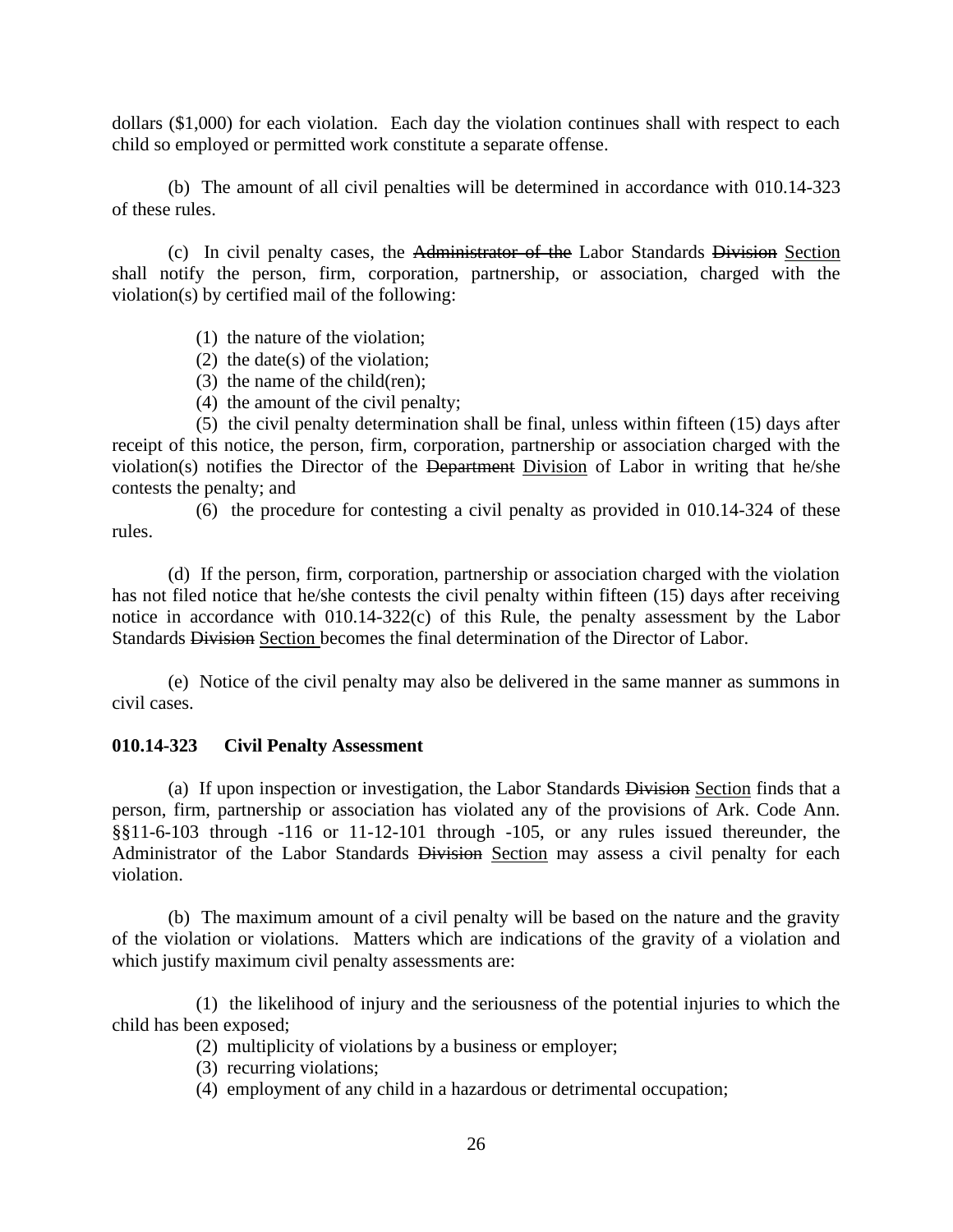(5) violations involving youths under fourteen (14) years of age;

(6) a substantial number of hours worked in excess of the statutory limits;

(7) falsification and/or concealment of information regarding the employment of children in violation of state or federal law; and

(8) failure to assure future compliance.

(c) Reduction in the penalty amount may be made based on the size of the business. The size of the business includes the number of employees and the gross volume of sales.

(d) Assessment of a civil penalty shall be made no later than two (2) years from the date of the occurrence of the violation.

## **010.14-324 Contesting a Civil Penalty**

(a) An employer may contest the imposition of a civil penalty by filing a written request for a hearing with the Director of the Division of Labor, 10421 West Markham 900 West Capitol, Suite 400, Little Rock, Arkansas 722051. The written request must be made within fifteen (15) days after the employer's receipt of notification of the civil penalty or the assessment will become final.

(b) A written request for a hearing shall be referred to a hearing officer designated by the Director director.

(c) The employer shall be provided at least twenty (20) days notice of the hearing. Such notice shall include:

(1) a statement of the time, date, place, and nature of the hearing;

(2) a statement of the legal authority and jurisdiction under which the hearing is to be held;

(3) a short and plain statement of the matters of fact and law asserted; and

(4) a statement that the employer may, upon written request, obtain the issuance of a subpoena by the Director director for the attendance and testimony of witnesses and the production of documents.

(d) The designated hearing officer shall, after consideration of the evidence, issue a decision setting forth findings of fact and conclusions of law. Such decision shall become the final determination of the Director director, unless judicial review is sought within thirty (30) days pursuant to the Administrative Procedures Act, Ark. Code Ann. § 25-15-212.

#### **EFFECTIVE DATE AND HISTORY**

27